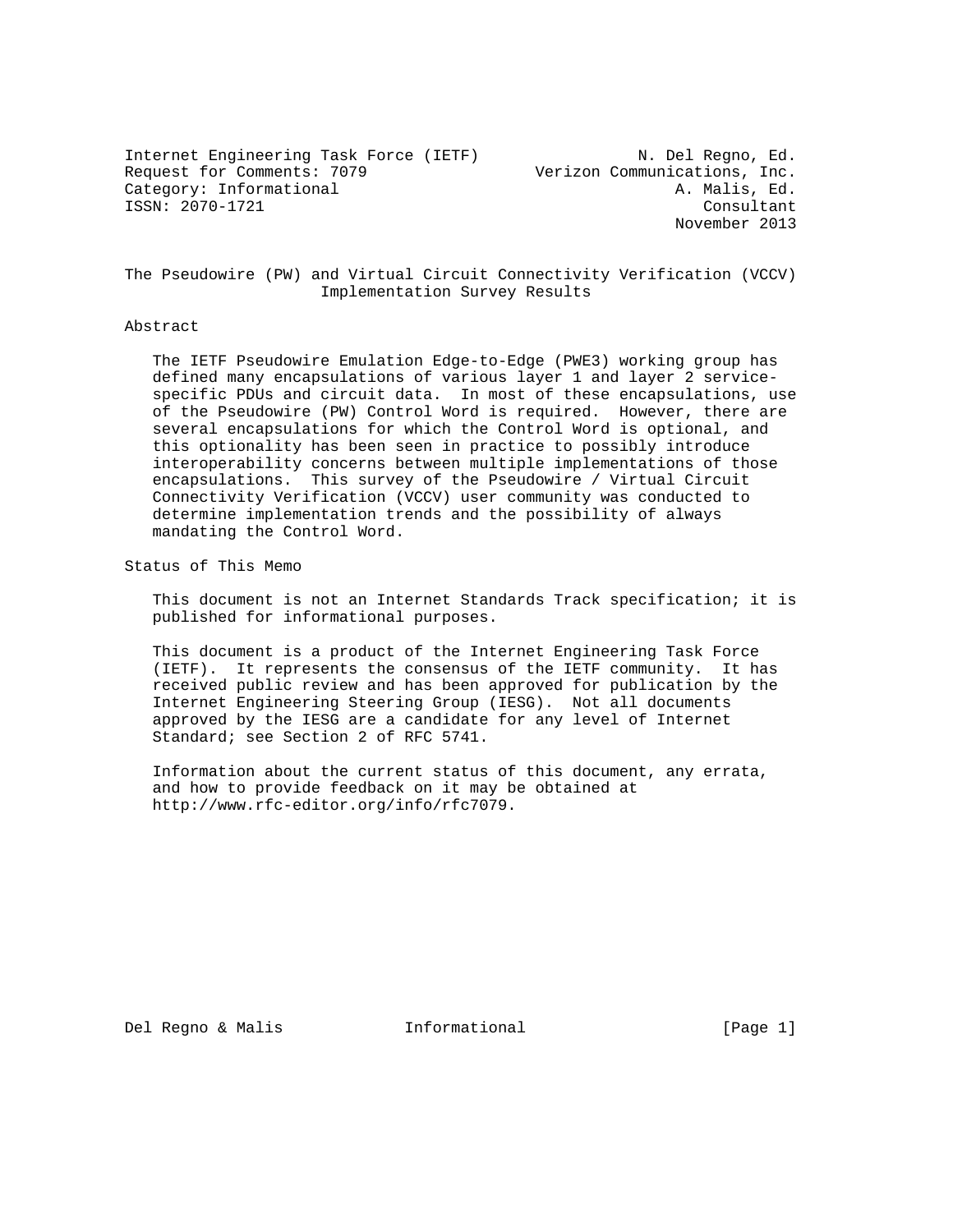## Copyright Notice

 Copyright (c) 2013 IETF Trust and the persons identified as the document authors. All rights reserved.

 This document is subject to BCP 78 and the IETF Trust's Legal Provisions Relating to IETF Documents

 (http://trustee.ietf.org/license-info) in effect on the date of publication of this document. Please review these documents carefully, as they describe your rights and restrictions with respect to this document. Code Components extracted from this document must include Simplified BSD License text as described in Section 4.e of the Trust Legal Provisions and are provided without warranty as described in the Simplified BSD License.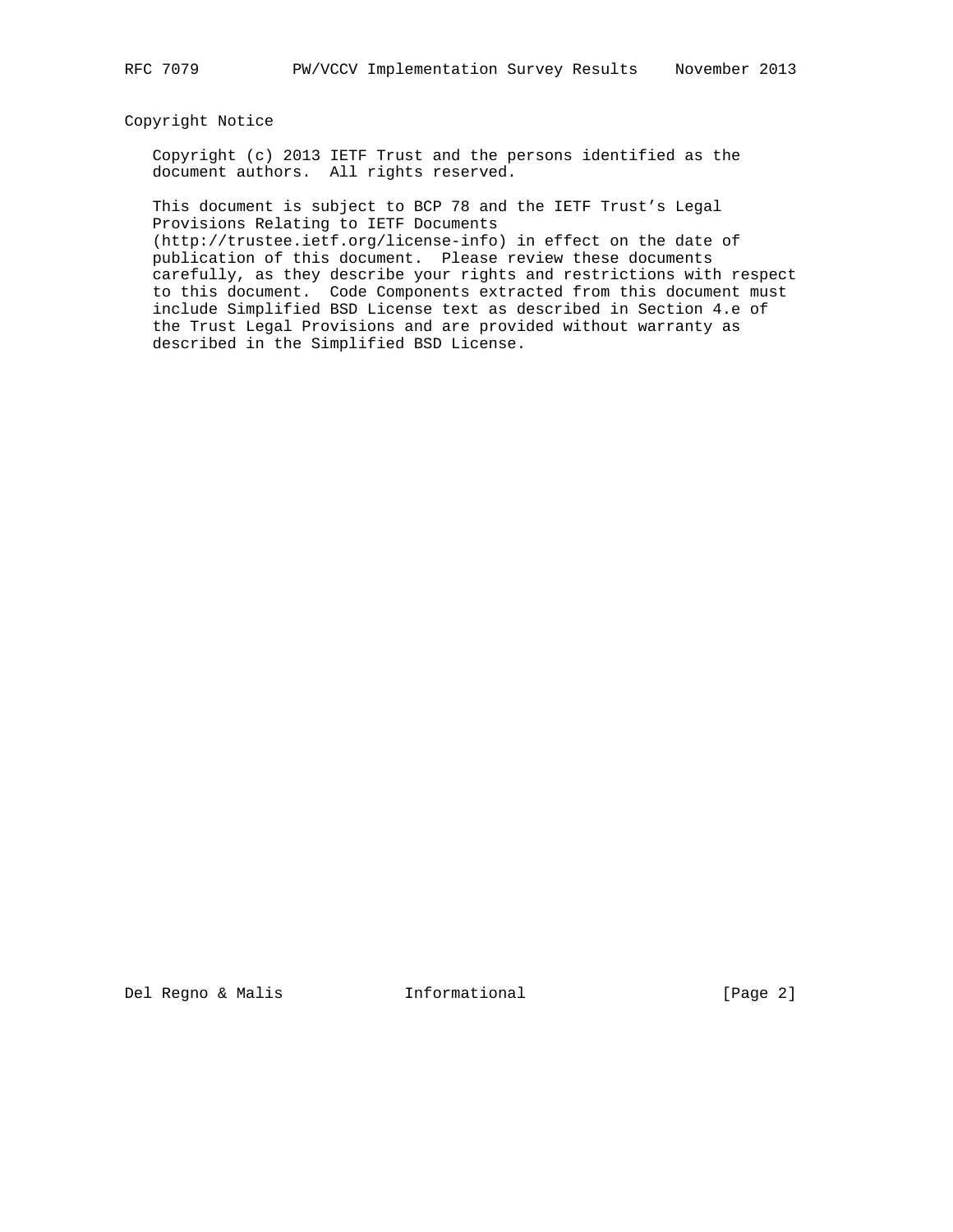# Table of Contents

| 2.3. Pseudowire Encapsulations Implemented 9           |
|--------------------------------------------------------|
| 2.4. Number of Pseudowires Deployed 10                 |
| 2.5. VCCV Control Channel in Use 11                    |
| 2.6. VCCV Connectivity Verification Types in Use 14    |
| 2.7. Control Word Support for Encapsulations for Which |
|                                                        |
|                                                        |
|                                                        |
|                                                        |
| 5.                                                     |
|                                                        |
|                                                        |
|                                                        |
|                                                        |
|                                                        |
|                                                        |
|                                                        |
|                                                        |
|                                                        |
|                                                        |
|                                                        |
|                                                        |
|                                                        |
|                                                        |
|                                                        |
|                                                        |
|                                                        |
|                                                        |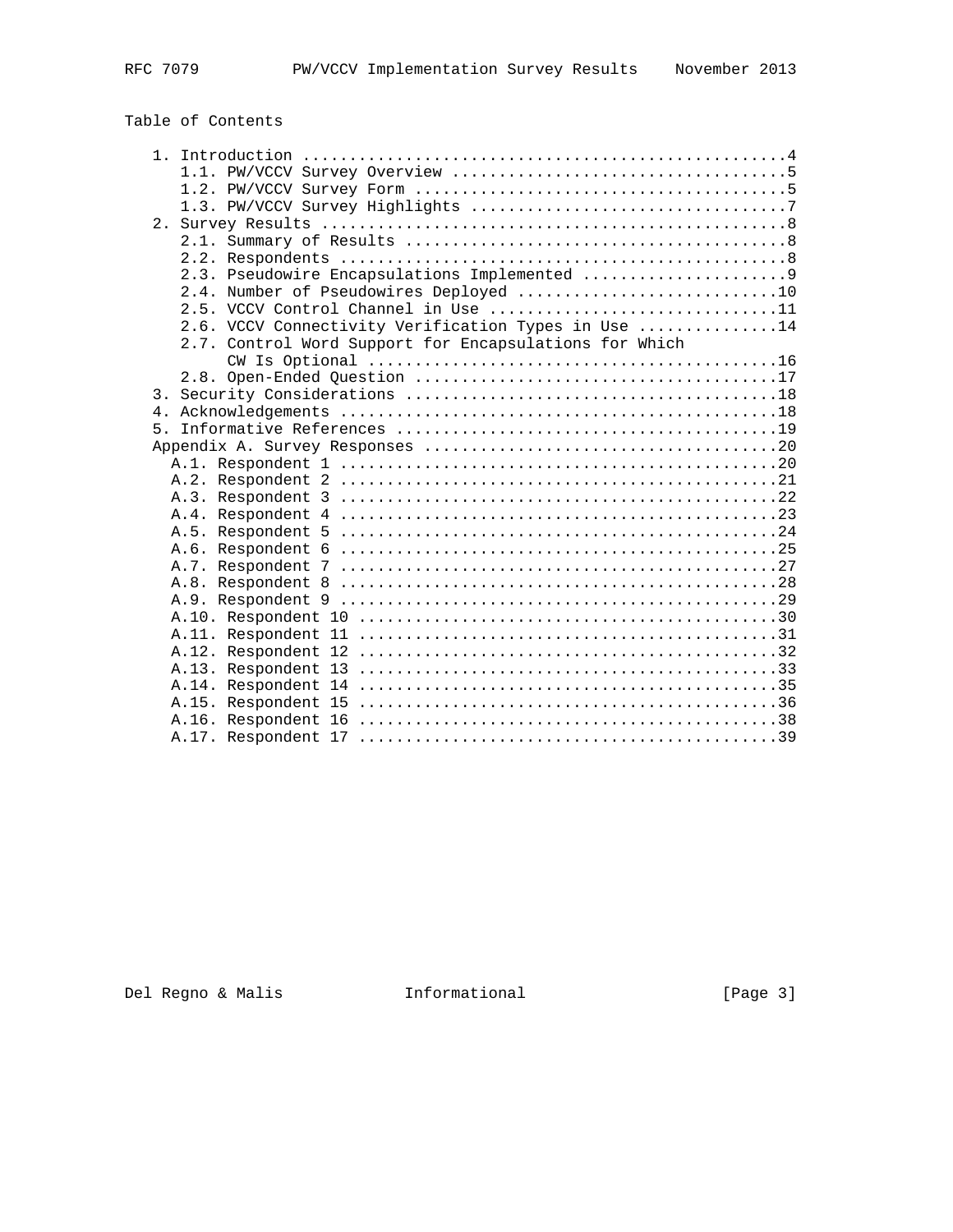# 1. Introduction

 Most Pseudowire Emulation Edge-to-Edge (PWE3) encapsulations mandate the use of the Control Word (CW) to carry information essential to the emulation, to inhibit Equal-Cost Multipath (ECMP) behavior, and to discriminate Operations, Administration, and Maintenance (OAM) from Pseudowire (PW) packets. However, some encapsulations treat the Control Word as optional. As a result, implementations of the CW, for encapsulations for which it is optional, vary by equipment manufacturer, equipment model, and service provider network. Similarly, Virtual Circuit Connectivity Verification (VCCV) supports three Control Channel (CC) types and multiple Connectivity Verification (CV) types. This flexibility has led to reports of interoperability issues within deployed networks and associated documents to attempt to remedy the situation.

 The encapsulations and modes for which the Control Word is currently optional are:

- o Ethernet Tagged Mode [RFC4448]
- o Ethernet Raw Mode [RFC4448]
- o Point-to-Point Protocol (PPP) [RFC4618]
- o High-Level Data Link Control (HDLC) [RFC4618]
- o Frame Relay Port Mode [RFC4618]
- o ATM (N:1 Cell Mode) [RFC4717]

 Virtual Circuit Connectivity Verification (VCCV) [RFC5085] defines three Control Channel types for MPLS PWs: Type 1, using the PW Control Word; Type 2, using the Router Alert (RA) Label; and Type 3, using Time to Live (TTL) Expiration (e.g., MPLS PW Label with TTL == 1). While Type 2 (RA Label) is indicated as being "the preferred mode of VCCV operation when the Control Word is not present", RFC 5085 does not indicate a mandatory Control Channel to ensure interoperable implementations. The closest it comes to mandating a control channel is the requirement to support Type 1 (Control Word) whenever the CW is present. As such, the three options yield seven implementation permutations (assuming you have to support at least one Control Channel type to provide VCCV). Due to these permutations, interoperability challenges have been identified by several VCCV users.

Del Regno & Malis Informational [Page 4]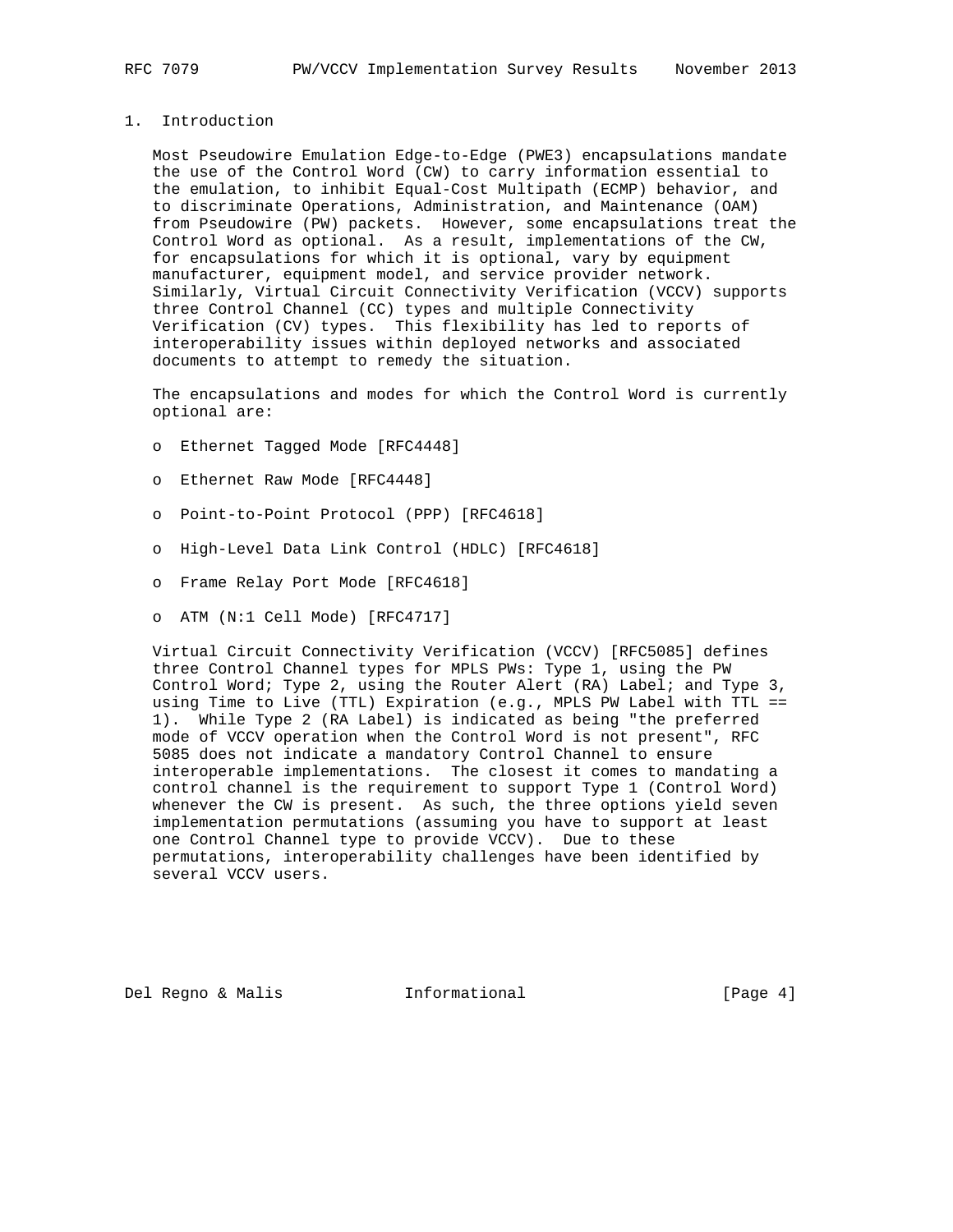In order to assess the best approach to address the observed interoperability issues, the PWE3 working group decided to solicit feedback from the PW and VCCV user community regarding implementation. This document presents the survey questionnaire and the information returned by those in the user community who participated.

#### 1.1. PW/VCCV Survey Overview

 Per the direction of the PWE3 working group chairs, a survey was created to sample the nature of implementations of PWs, with specific emphasis on Control Word usage, and VCCV, with emphasis on Control Channel and Control Type usage. The survey consisted of a series of questions based on direction of the WG chairs and the survey opened to the public on November 4, 2010. The survey was conducted using the SurveyMonkey tool, http://www.surveymonkey.com. The survey ran from November 4, 2010 until February 25, 2011 and was repeatedly publicized on the PWE3 email list over that period.

 The editors took precautions to ensure the validity of the sample and the data. Specifically, only responses with recognizable non-vendor company-affiliated email addresses were accepted. Unrecognizable or personal email addresses would have been contacted to determine their validity, but none were received. Only one response was received from each responding company. If multiple responses from a company had been received, they would have been contacted to determine whether the responses were duplicative or additive. This, however, did not occur.

1.2. PW/VCCV Survey Form

 The PW/VCCV Implementation Survey requested the following information about user implementations (the lists of implementation choices were taken verbatim from the survey):

 - Responding Organization. No provisions were made for anonymous responses, as all responses required a valid email address in order to validate the survey response. However, the results herein are reported anonymously, except for an alphabetic list of participating organizations in Section 2.2.

Del Regno & Malis **Informational** [Page 5]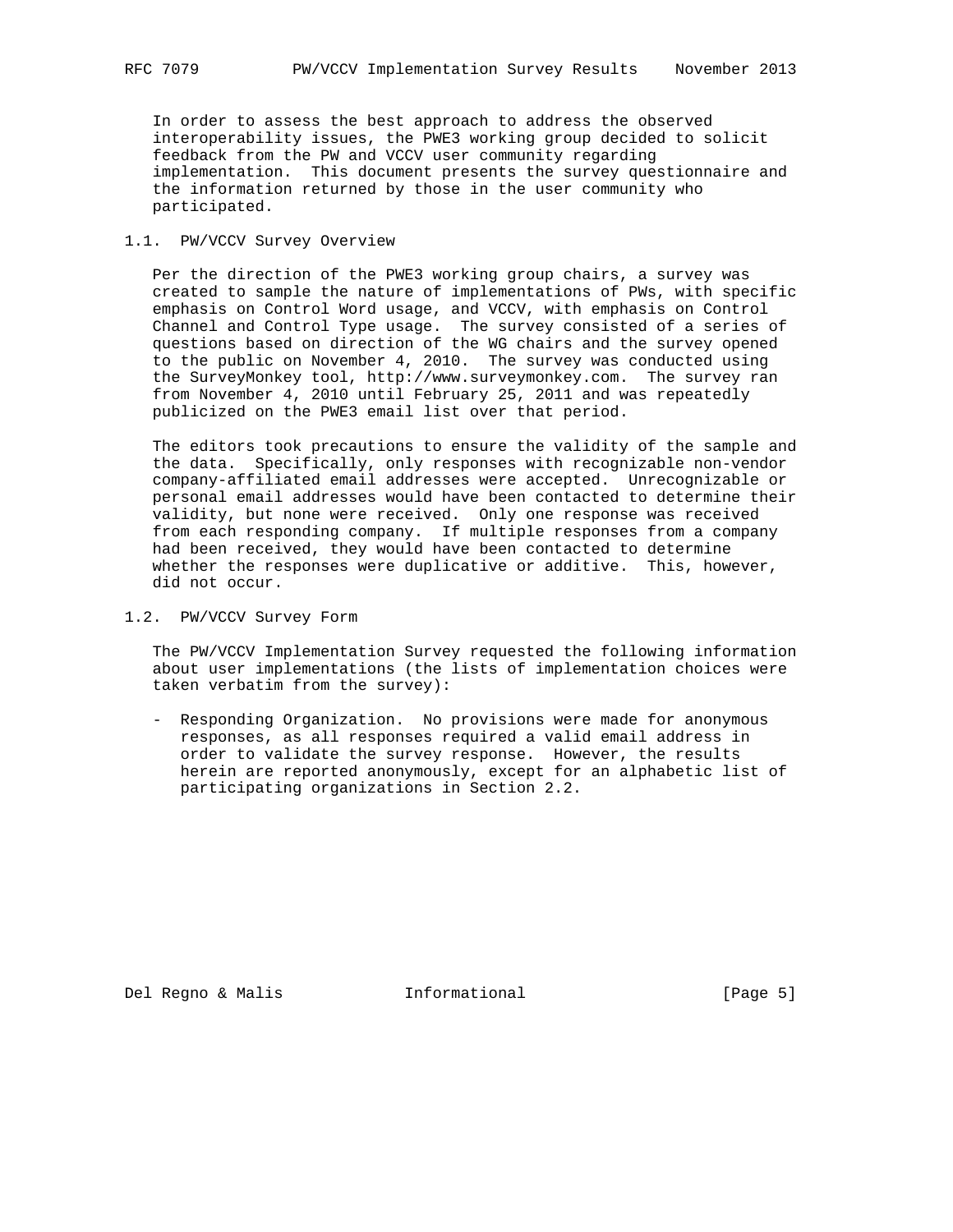- Of the various encapsulations (and options therein) known at the time, including the WG document, "Encapsulation Methods for Transport of Fibre Channel" (now [RFC6307]), which were implemented by the respondent. These included:
	- o Ethernet Tagged Mode RFC 4448
	- o Ethernet Raw Mode RFC 4448
	- o Structure-Agnostic Time Division Multiplexing (TDM) over Packet (SAToP) - RFC 4553
	- o PPP RFC 4618
	- o HDLC RFC 4618
	- o Frame Relay (Port Mode) RFC 4619
	- o Frame Relay (1:1 Mode) RFC 4619
	- o  $ATM (N:1 Model) RFC 4717$
	- o ATM (1:1 Mode) RFC 4717
	- o ATM (AAL5 Service Data Unit (SDU) Mode) RFC 4717
	- o ATM (AAL5 PDU Mode) RFC 4717
	- o Circuit Emulation over Packet (CEP) RFC 4842
	- o Circuit Emulation Service over Packet Switched Network (CESoPSN) - RFC 5086
	- o Time Division Multiplexing over IP (TDMoIP) RFC 5087
	- o Fiber Channel (Port Mode) "Encapsulation Methods for Transport of Fibre Channel" (now RFC 6307)
- Approximately how many PWs of each type were deployed. Respondents could list a number, or for the sake of privacy, could just respond "In-Use" instead.

Del Regno & Malis **Informational** [Page 6]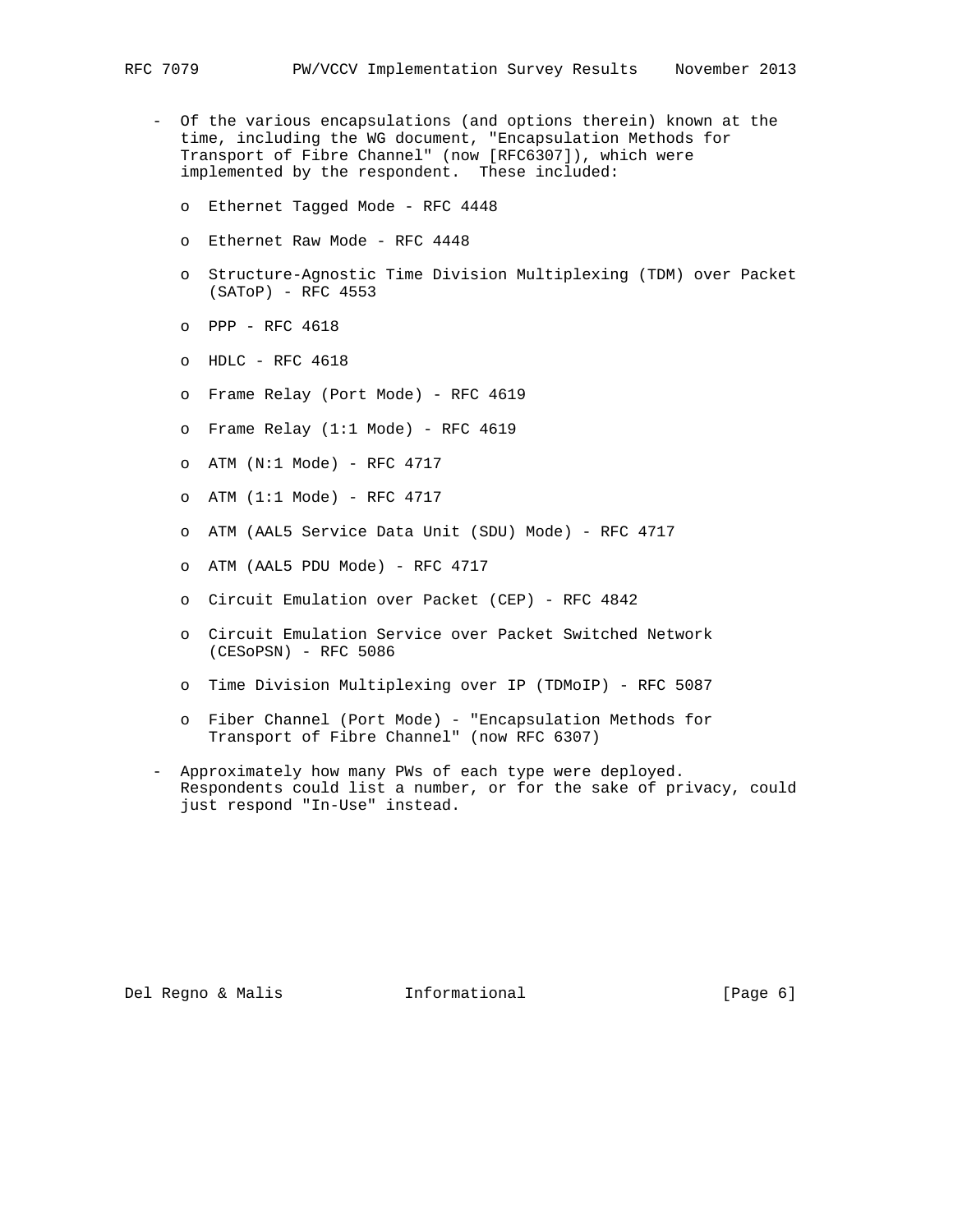- For each encapsulation listed above, the respondent could indicate which Control Channel [RFC5085] was in use. (See Section 1 for a discussion of these Control Channels.) The options listed were:
	- o Control Word (Type 1)
	- o Router Alert Label (Type 2)
	- o TTL Expiry (Type 3)
- For each encapsulation listed above, the respondent could indicate which Connectivity Verification types [RFC5085] were in use. The options were:
	- o Internet Control Message Protocol (ICMP) Ping
	- o Label Switched Path (LSP) Ping
- For each encapsulation type for which the Control Word is optional, the respondents could indicate the encapsulation(s) for which Control Word was supported by the equipment vendor, and whether the CW was also in use in the network. The encapsulations listed were:
	- o Ethernet (Tagged Mode)
	- o Ethernet (Raw Mode)
	- o PPP
	- o HDLC
	- o Frame Relay (Port Mode)
	- o ATM (N:1 Cell Mode)
- Finally, a free-form entry was provided for the respondent to provide feedback regarding PW and VCCV deployments, VCCV interoperability challenges, or the survey or any other network/ vendor details they wished to share.
- 1.3. PW/VCCV Survey Highlights

 There were seventeen responses to the survey that met the validity requirements in Section 1.1. The responding companies are listed below in Section 2.2.

Del Regno & Malis **Informational** [Page 7]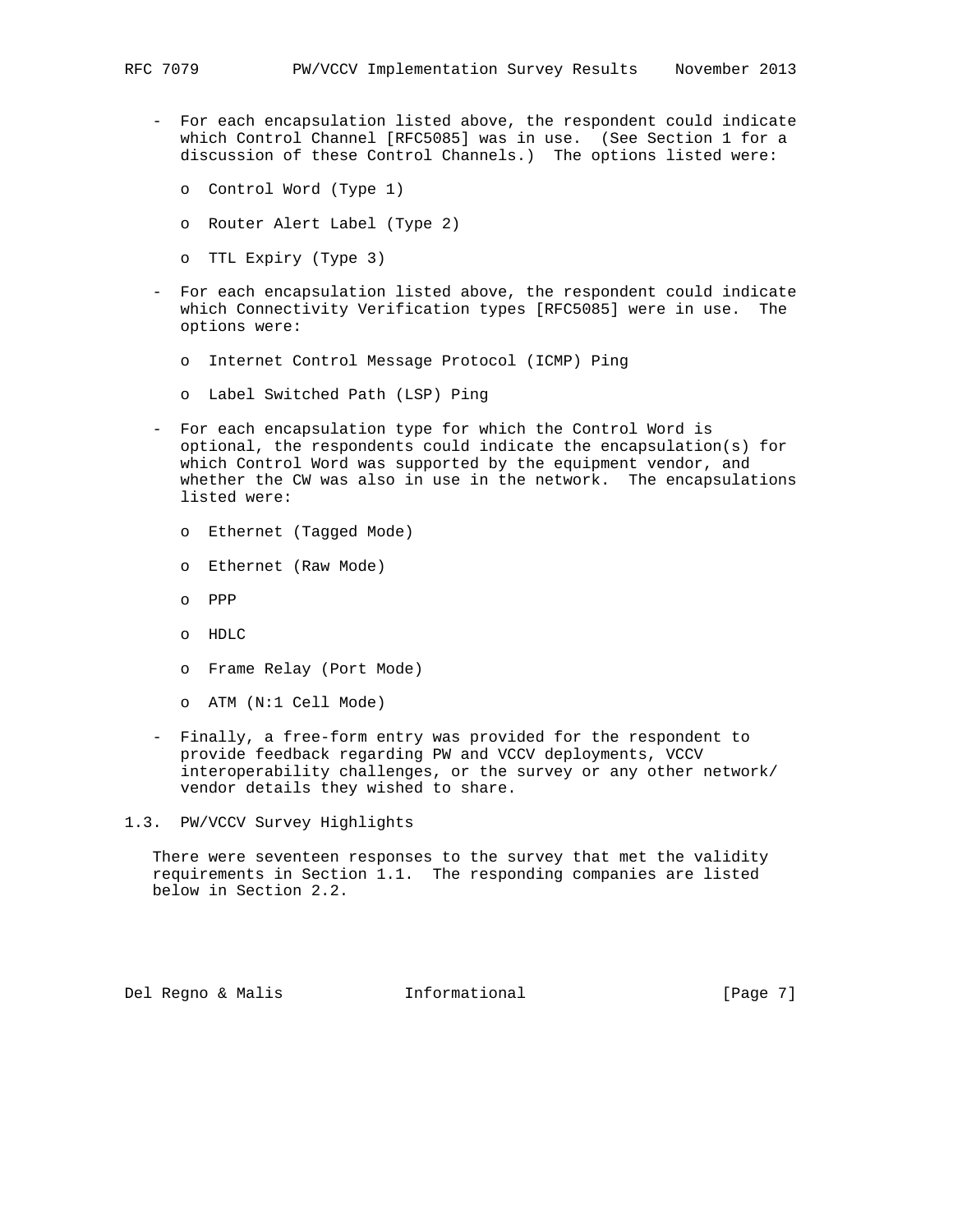## 2. Survey Results

2.1. Summary of Results

 Prior to this survey, there was considerable speculation about whether the Control Word could always be mandated, with several proposals to do so. However, the survey showed that there was considerable deployment of PWs that did not use the CW. The publication of this survey serves as a reminder of the extent of PWs without the CW in use, and hence a reminder that the CW-less modes cannot be deprecated in the near future.

# 2.2. Respondents

 The following companies, listed here alphabetically as received in the survey responses, participated in the PW/VCCV Implementation Survey. Responses were only solicited from non-vendors (users and service providers), and no vendors responded (although if they had, their response would not have been included). The data provided has been aggregated. No specific company's response will be detailed herein.

- o AboveNet
- o AMS-IX
- o Bright House Networks
- o Cox Communications
- o Deutsche Telekom AG
- o Easynet Global Services
- o France Telecom Orange
- o Internet Solution
- o MTN South Africa
- o OJSC MegaFon
- o Superonline
- o Telecom New Zealand
- o Telstra Corporation

Del Regno & Malis **Informational** [Page 8]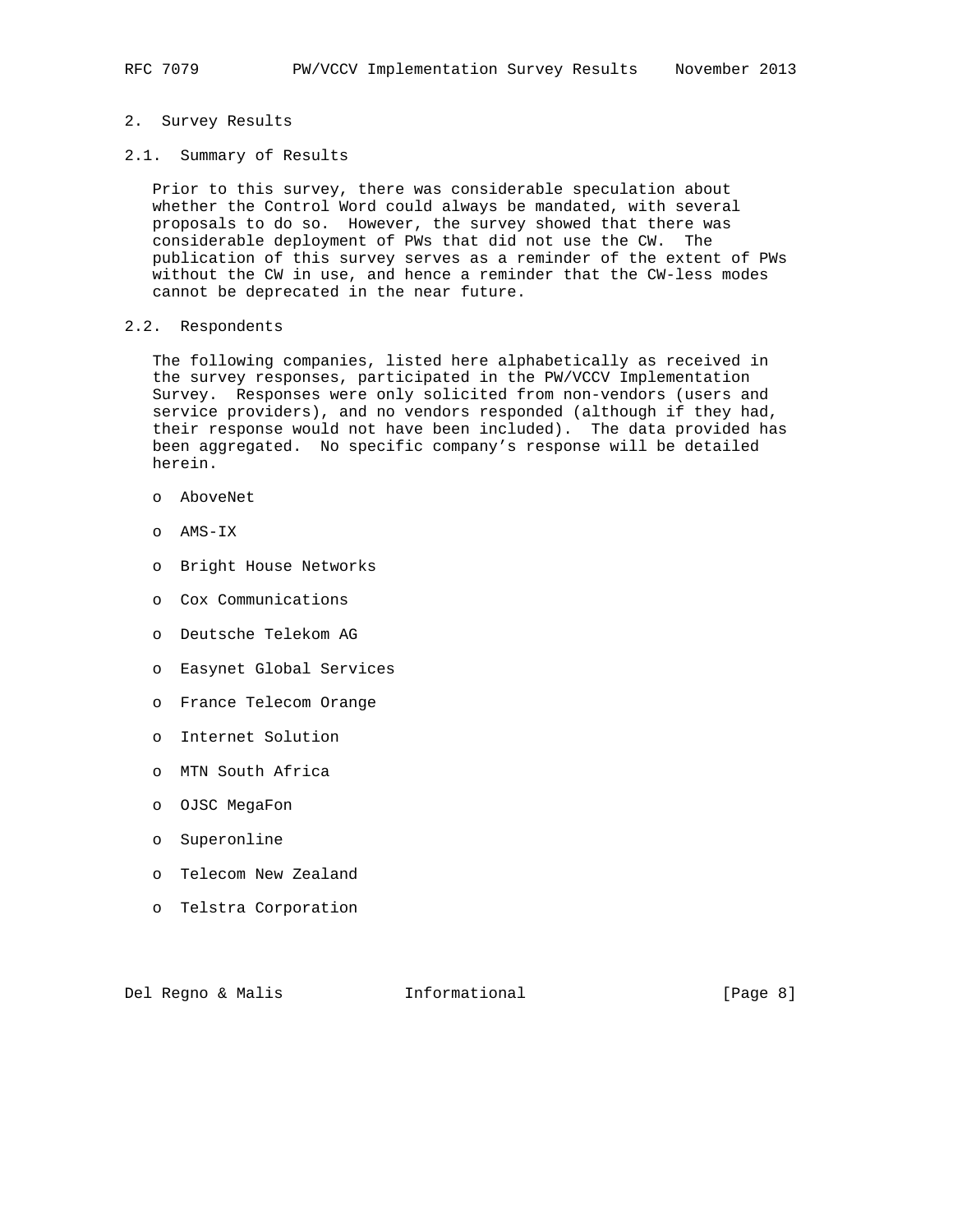- o Time Warner Cable
- o Tinet
- o Verizon
- o Wipro Technologies
- 2.3. Pseudowire Encapsulations Implemented

 The following request was made: "In your network in general, across all products, please indicate which pseudowire encapsulations your company has implemented." Of all responses, the following list shows the percentage of responses for each encapsulation:

- o Ethernet Tagged Mode RFC 4448 = 76.5%
- o Ethernet Raw Mode RFC 4448 = 82.4%
- o SAToP RFC 4553 = 11.8%
- o PPP RFC 4618 = 11.8%
- o HDLC RFC 4618 = 5.9%
- o Frame Relay (Port Mode) RFC 4619 = 17.6%
- o Frame Relay (1:1 Mode) RFC 4619 = 41.2%
- o ATM (N:1 Mode) RFC 4717 = 5.9%
- o ATM (1:1 Mode) RFC 4717 = 17.6%
- o ATM (AAL5 SDU Mode) RFC 4717 = 5.9%
- o ATM (AAL5 PDU Mode) RFC 4717 = 0.0%
- o CEP RFC 4842 = 0.0%
- o CESoPSN RFC 5086 = 11.8%
- o TDMoIP RFC 5087 = 11.8%
- o Fiber Channel (Port Mode) "Encapsulation Methods for Transport of Fibre Channel" (now RFC 6307) = 5.9%

Del Regno & Malis Informational [Page 9]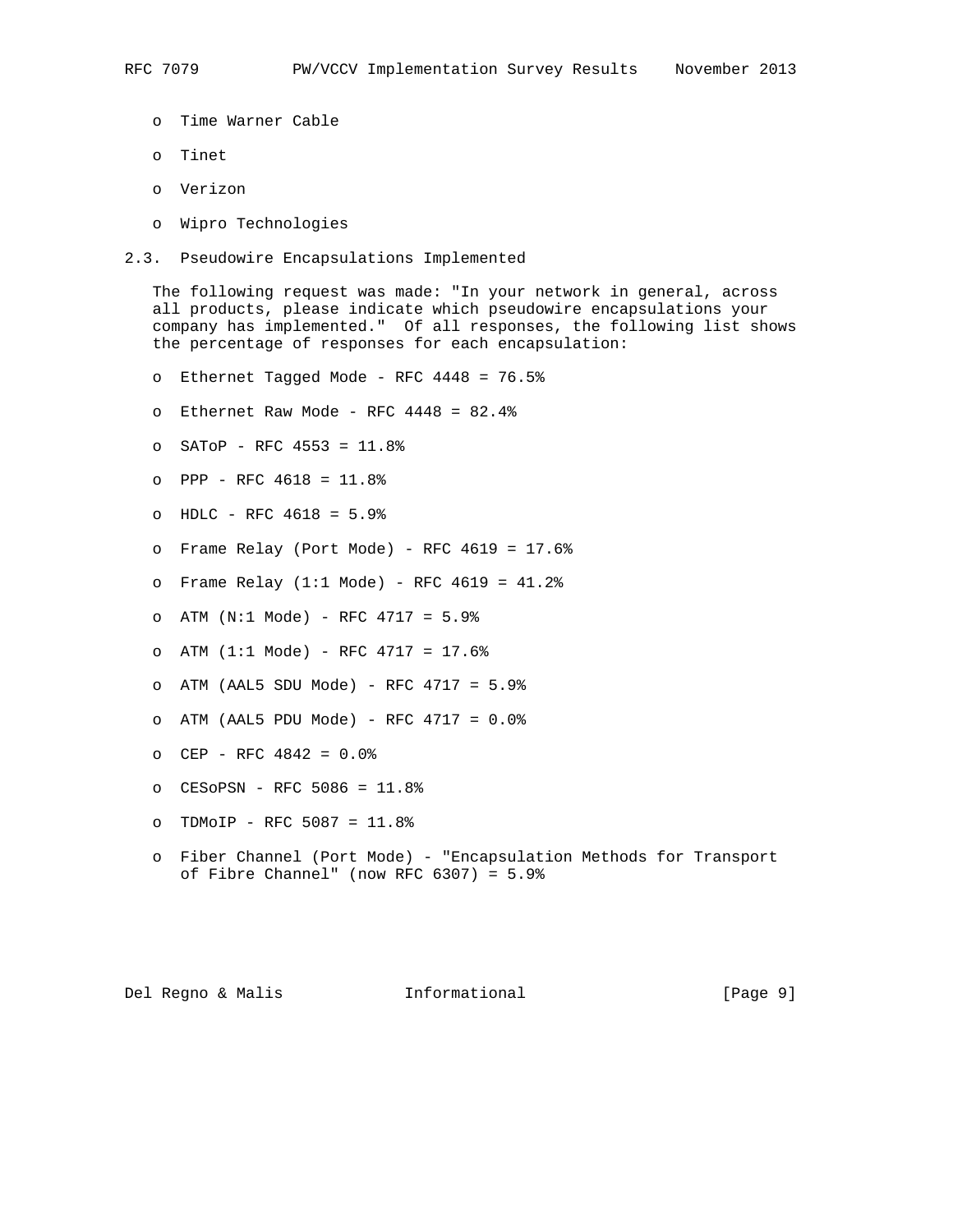## 2.4. Number of Pseudowires Deployed

 The following question was asked: "Approximately how many pseudowires are deployed of each encapsulation type. Note, this should be the number of pseudowires in service, carrying traffic, or pre-positioned to do so." The following list shows the number of pseudowires in use for each encapsulation:

- o Ethernet Tagged Mode = 93,861
- o Ethernet Raw Mode = 94,231
- o SAToP RFC 4553 = 20,050
- o PPP RFC 4618 = 500
- o HDLC RFC 4618 = 0
- o Frame Relay (Port Mode) RFC 4619 = 5,002
- o Frame Relay (1:1 Mode) RFC 4619 = 50,959
- o ATM (N:1 Mode) RFC 4717 = 50,000
- o ATM (1:1 Mode) RFC 4717 = 70,103
- o ATM (AAL5 SDU Mode) RFC 4717 = 0
- o ATM (AAL5 PDU Mode) RFC 4717 = 0
- o CEP RFC 4842 = 0
- o CESoPSN RFC 5086 = 21,600
- o TDMoIP RFC 5087 = 20,000
- o Fiber Channel (Port Mode) "Encapsulation Methods for Transport of Fibre Channel" (now RFC 6307) = 0

 In the above responses (on several occasions), the response was in the form of "> XXXXX" where the response indicated a number greater than the one provided. Where applicable, the number itself was used in the sums above. For example, ">20K" and "20K+" yielded 20K.

Del Regno & Malis Informational [Page 10]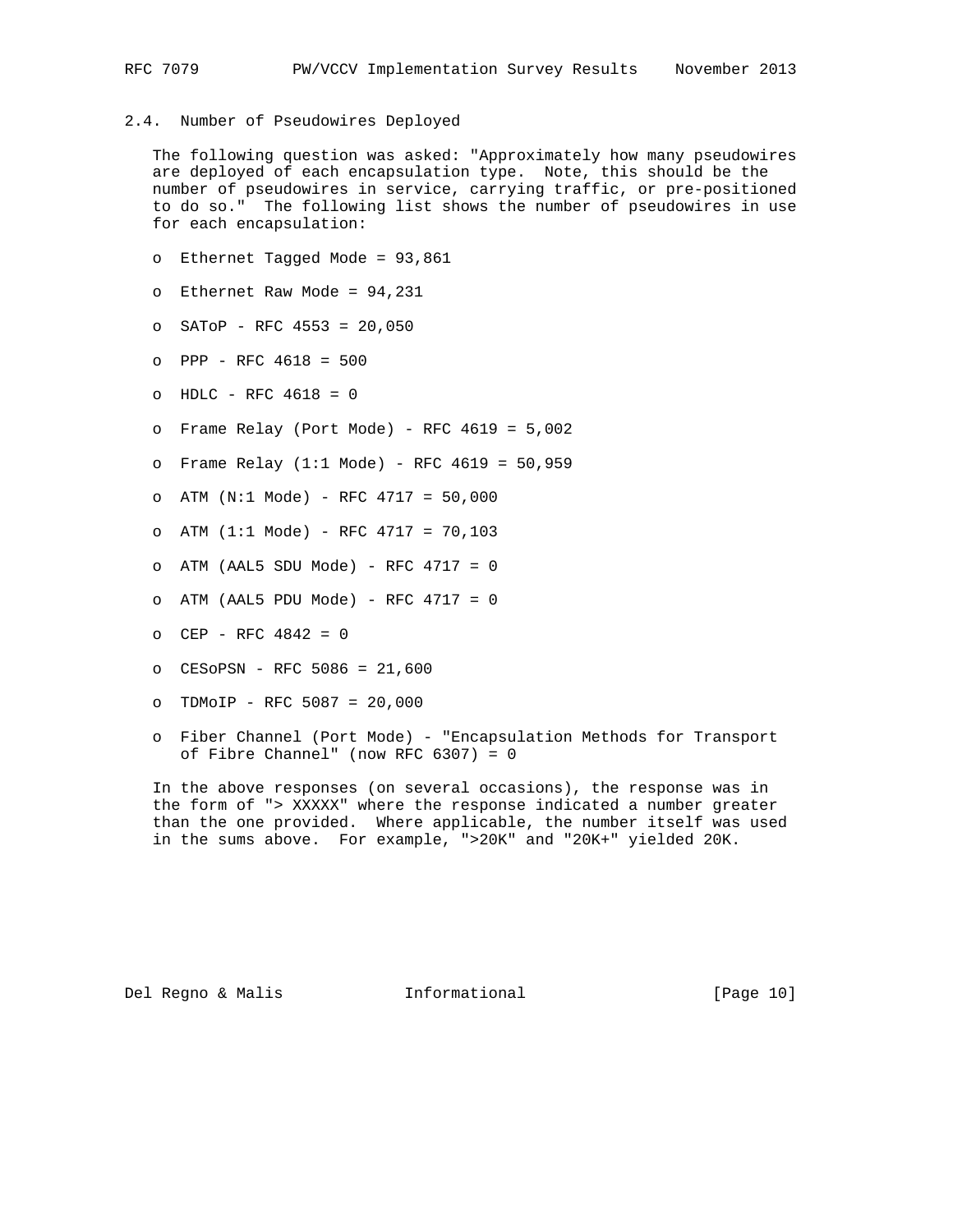Additionally, the following encapsulations were listed as "In-Use" with no quantity provided:

- o Ethernet Raw Mode: 2 Responses
- o ATM (AAL5 SDU Mode): 1 Response
- o TDMoIP: 1 Response
- 2.5. VCCV Control Channel in Use

 The following instructions were given: "Please indicate which VCCV Control Channel is used for each encapsulation type. Understanding that users may have different networks with varying implementations, for your network in general, please select all which apply." The numbers below indicate the number of responses. The responses were:

- o Ethernet Tagged Mode RFC 4448
	- \* Control Word (Type 1) = 7
	- \* Router Alert Label (Type 2) = 3
	- \* TTL Expiry (Type 3) = 3
- o Ethernet Raw Mode RFC 4448
	- \* Control Word (Type 1) = 8
	- \* Router Alert Label (Type 2) = 4
	- \* TTL Expiry (Type 3) = 4
- o SAToP RFC 4553
	- \* Control Word (Type 1) = 1
	- \* Router Alert Label (Type 2) = 0
	- \* TTL Expiry (Type 3) = 0

o PPP - RFC 4618

- \* Control Word (Type 1) = 0
- \* Router Alert Label (Type 2) = 0
- \* TTL Expiry (Type 3) = 0

Del Regno & Malis Informational [Page 11]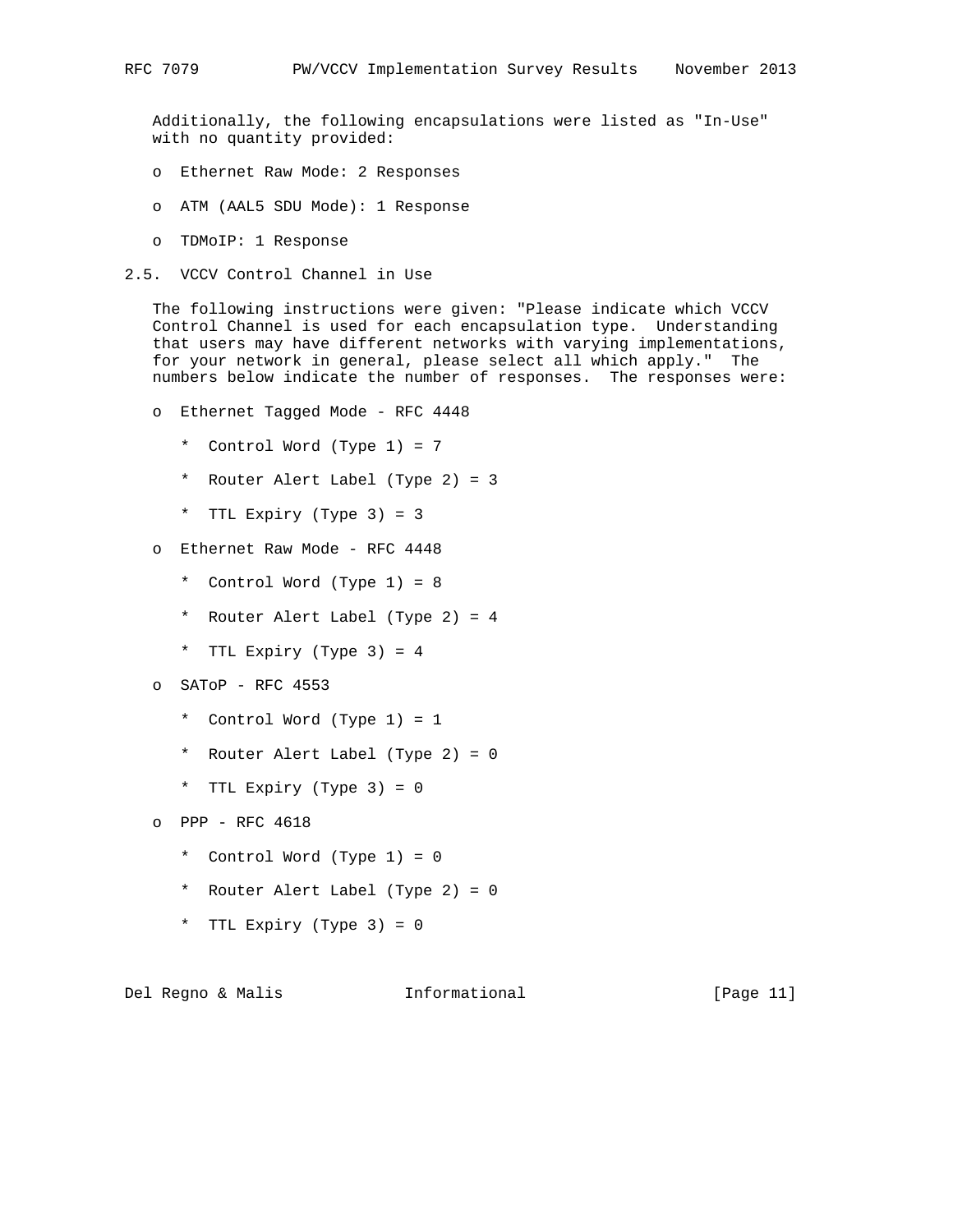o HDLC - RFC 4618 \* Control Word (Type 1) = 0 \* Router Alert Label (Type 2) = 0 \* TTL Expiry (Type 3) = 0 o Frame Relay (Port Mode) - RFC 4619 \* Control Word (Type 1) = 1 \* Router Alert Label (Type 2) = 0 \* TTL Expiry (Type 3) = 0 o Frame Relay (1:1 Mode) - RFC 4619 \* Control Word (Type 1) = 3 \* Router Alert Label (Type 2) = 0 \* TTL Expiry (Type 3) = 2 o ATM (N:1 Mode) - RFC 4717 \* Control Word (Type 1) = 1 \* Router Alert Label (Type 2) = 0 \* TTL Expiry (Type 3) = 0 o  $ATM (1:1 Model) - RFC 4717$  \* Control Word (Type 1) = 1 \* Router Alert Label (Type 2) = 0 \* TTL Expiry (Type 3) = 1 o ATM (AAL5 SDU Mode) - RFC 4717 \* Control Word (Type 1) = 0 \* Router Alert Label (Type 2) = 1

\* TTL Expiry (Type 3) = 0

Del Regno & Malis Informational [Page 12]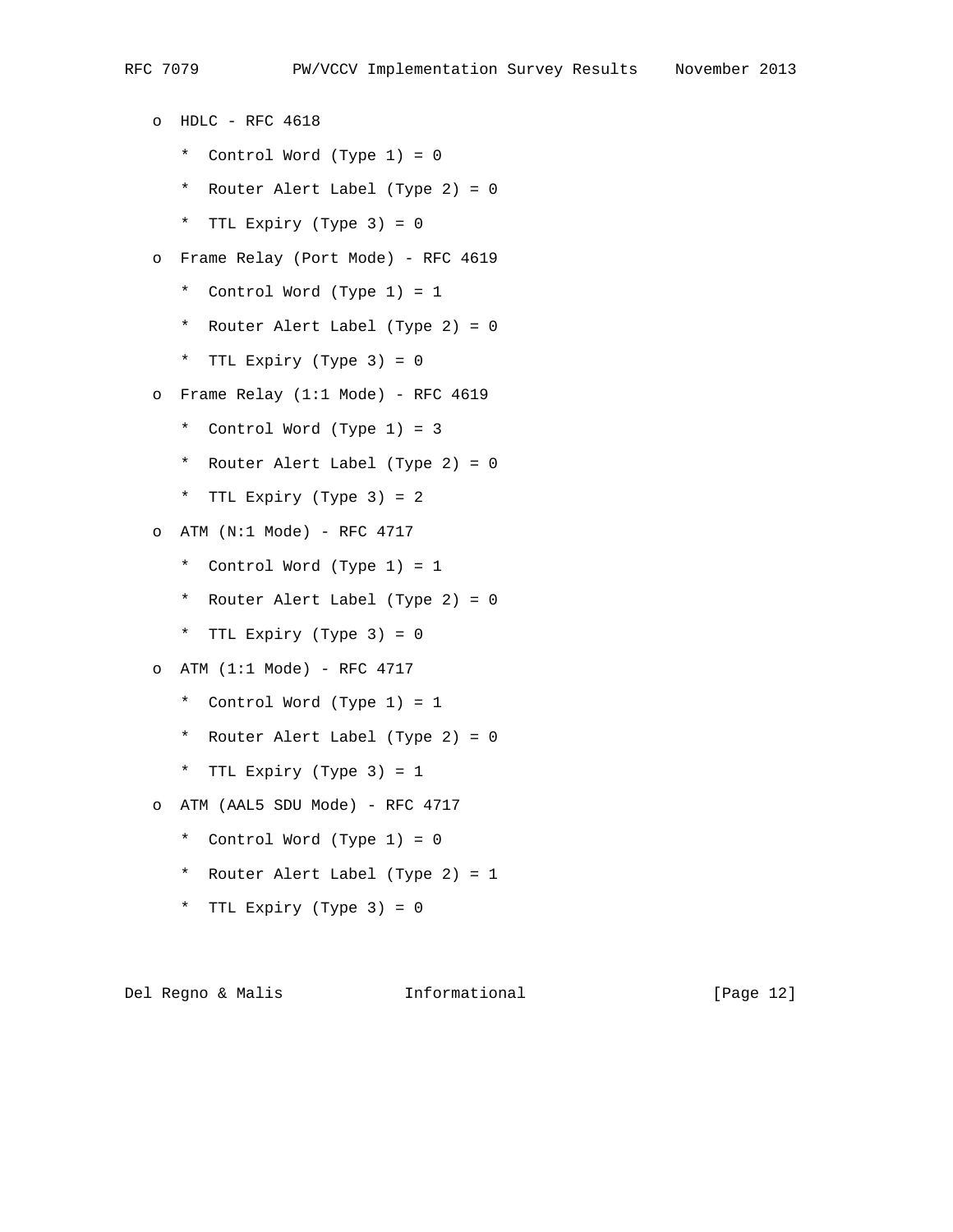- o ATM (AAL5 PDU Mode) RFC 4717
	- \* Control Word (Type 1) = 0
	- \* Router Alert Label (Type 2) = 0
	- \* TTL Expiry (Type 3) = 0
- o CEP RFC 4842
	- \* Control Word (Type 1) = 0
	- \* Router Alert Label (Type 2) = 0
	- \* TTL Expiry (Type 3) = 0
- o CESoPSN RFC 5086
	- \* Control Word (Type 1) = 0
	- \* Router Alert Label (Type 2) = 0
	- \* TTL Expiry (Type 3) = 1
- o TDMoIP RFC 5087
	- \* Control Word (Type 1) = 0
	- \* Router Alert Label (Type 2) = 0
	- \* TTL Expiry (Type 3) = 0
- o Fiber Channel (Port Mode) "Encapsulation Methods for Transport of Fibre Channel" (now RFC 6307)
	- \* Control Word (Type 1) = 0
	- \* Router Alert Label (Type 2) = 0
	- \* TTL Expiry (Type 3) = 0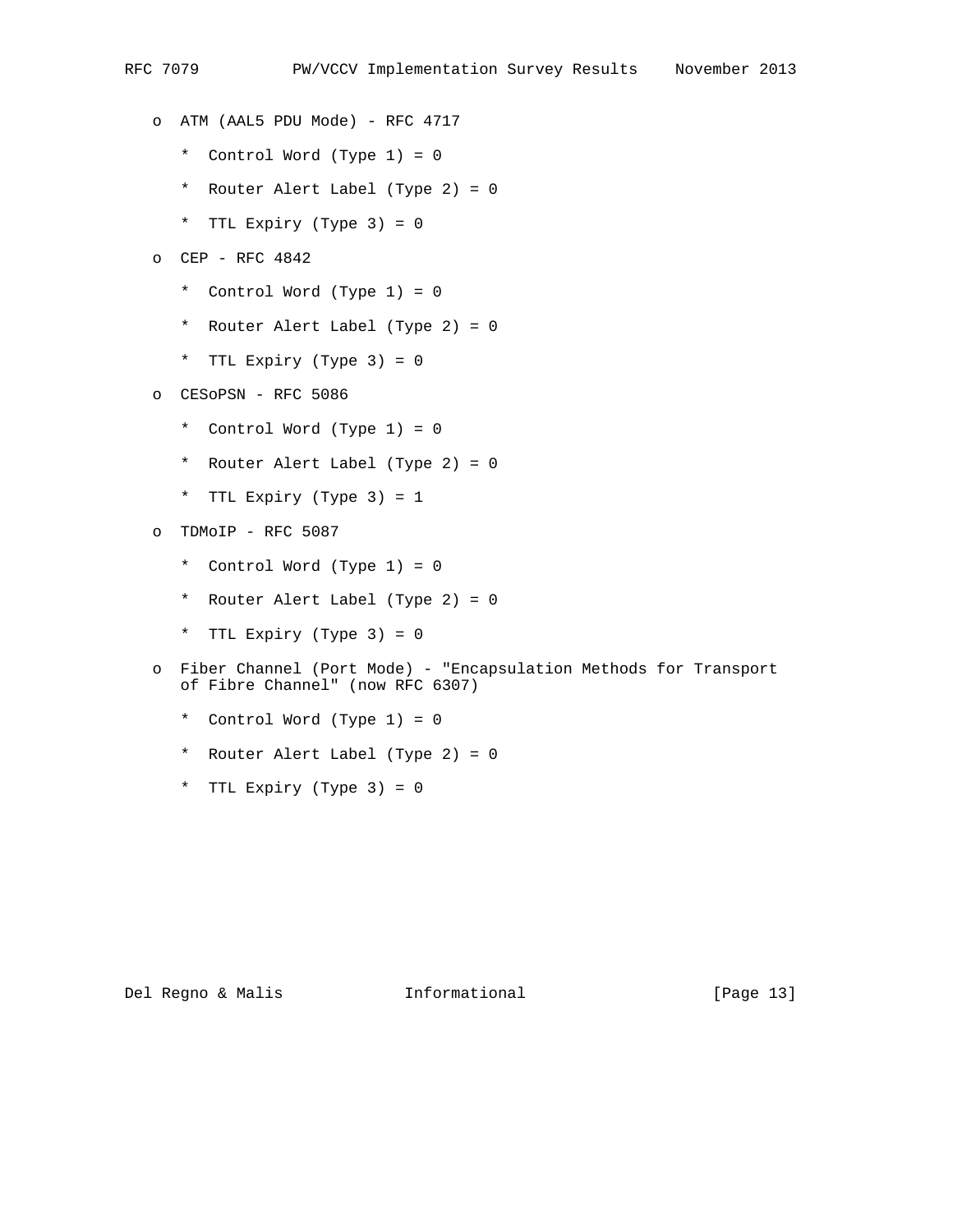# 2.6. VCCV Connectivity Verification Types in Use

 The following instructions were given: "Please indicate which VCCV Connectivity Verification types are used in your networks for each encapsulation type." Note that Bidirectional Forwarding Detection (BFD) was not one of the choices. The responses were as follows:

- o Ethernet Tagged Mode RFC 4448
	- \* ICMP Ping = 5
	- \* LSP Ping = 11
- o Ethernet Raw Mode RFC 4448
	- \* ICMP Ping = 6
	- \* LSP Ping = 11
- o SAToP RFC 4553
	- \* ICMP Ping = 0
	- \* LSP Ping = 2
- o PPP RFC 4618
	- \* ICMP Ping = 0
	- \* LSP Ping = 0
- o HDLC RFC 4618
	- \* ICMP Ping = 0
	- \* LSP Ping = 0
- o Frame Relay (Port Mode) RFC 4619
	- \* ICMP Ping = 0
	- \* LSP Ping = 1
- o Frame Relay  $(1:1 \text{ Mode})$  RFC 4619
	- \* ICMP Ping = 2
	- \* LSP Ping = 5

Del Regno & Malis Informational [Page 14]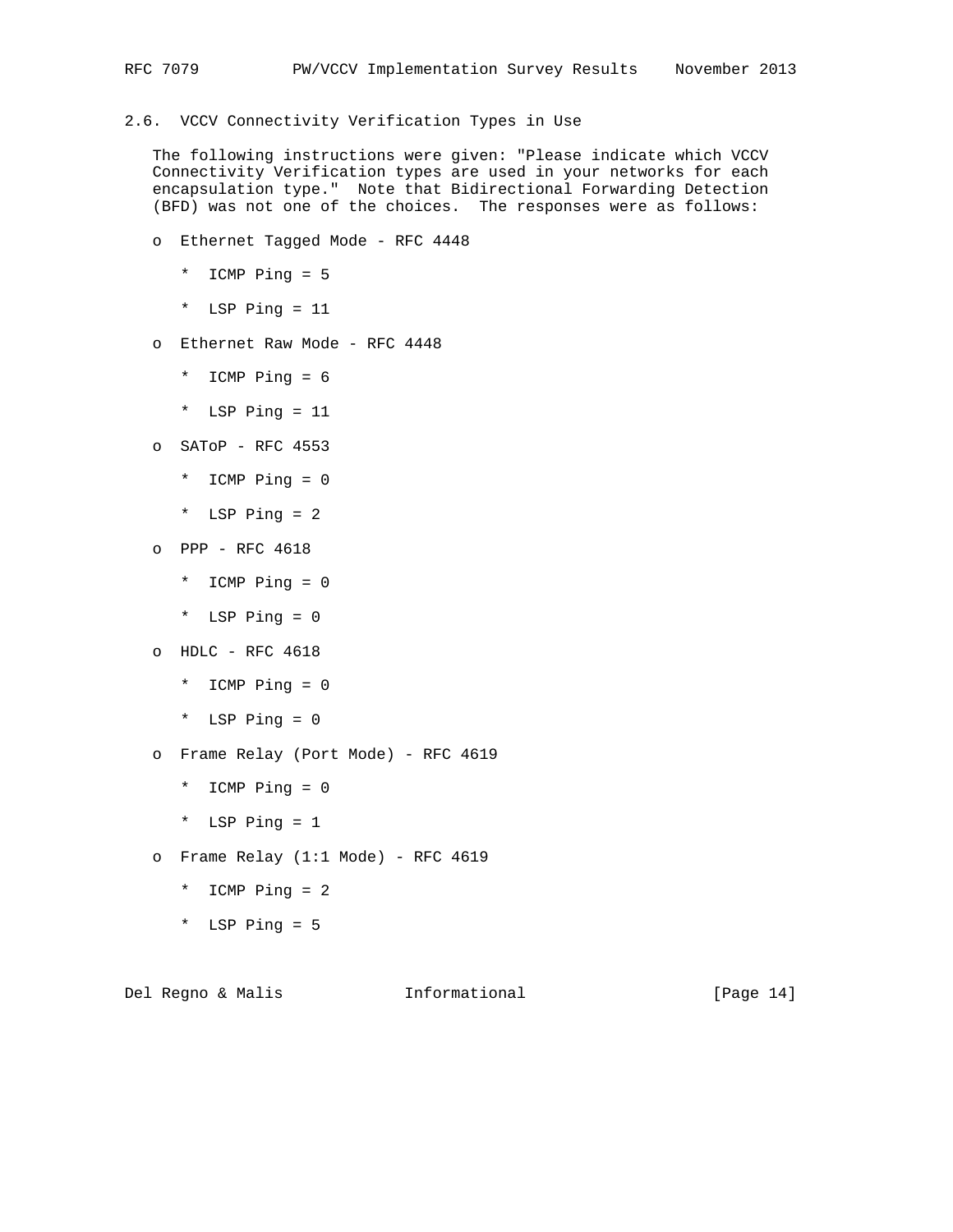- o ATM (N:1 Mode) RFC 4717 \* ICMP Ping = 0 \* LSP Ping = 1 o ATM (1:1 Mode) - RFC 4717 \* ICMP Ping = 0 \* LSP Ping = 3 o ATM (AAL5 SDU Mode) - RFC 4717 \* ICMP Ping = 0 \* LSP Ping = 1 o ATM (AAL5 PDU Mode) - RFC 4717 \* ICMP Ping = 0 \* LSP Ping = 0 o CEP - RFC 4842 \* ICMP Ping = 0 \* LSP Ping = 0 o CESoPSN - RFC 5086 \* ICMP Ping = 0
- \* LSP Ping = 1 o TDMoIP - RFC 5087
	- \* ICMP Ping = 0
	- \* LSP Ping = 1
- o Fiber Channel (Port Mode) "Encapsulation Methods for Transport of Fibre Channel" (now RFC 6307)
	- \* ICMP Ping = 0
	- \* LSP Ping = 0

Del Regno & Malis **Informational** [Page 15]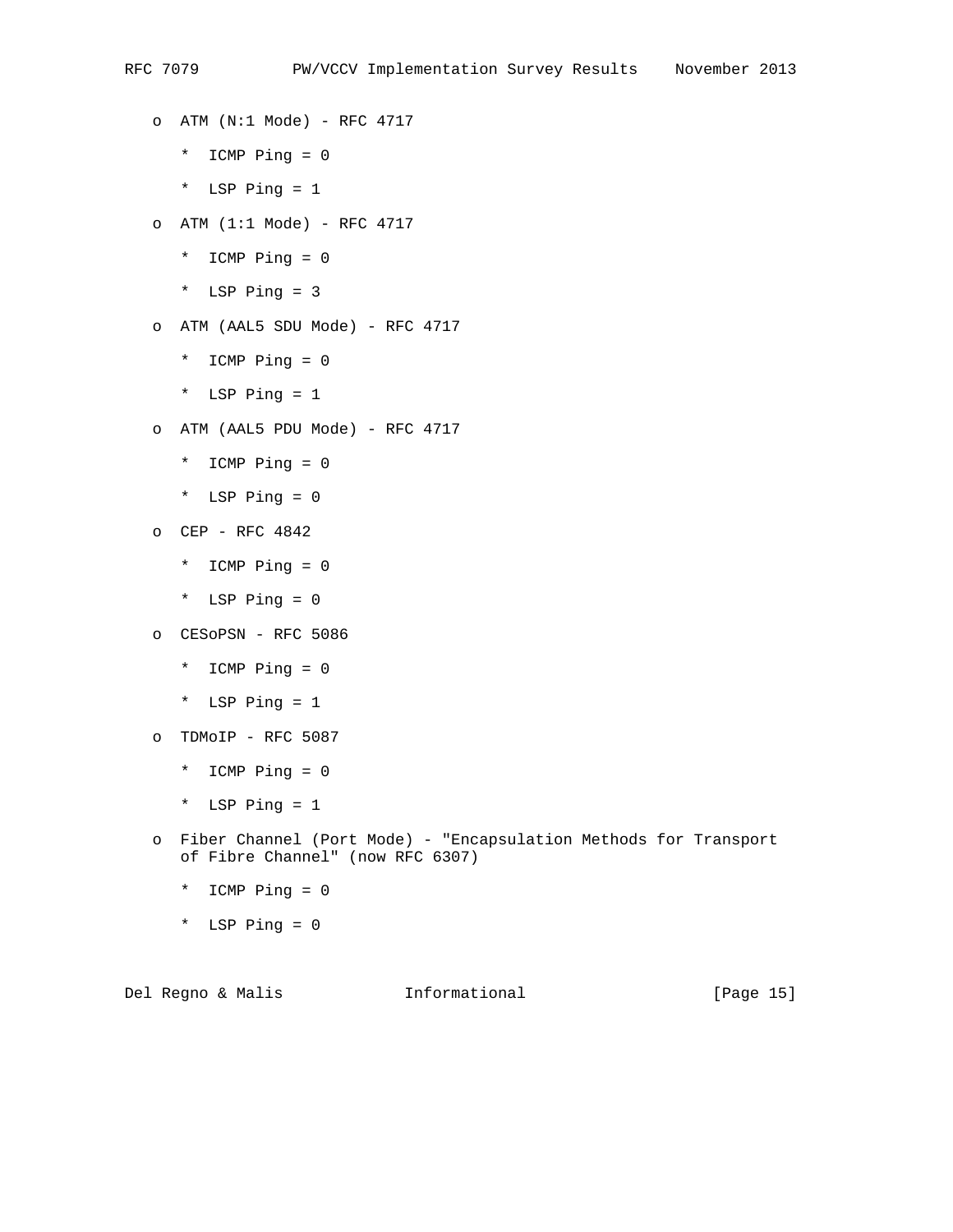2.7. Control Word Support for Encapsulations for Which CW Is Optional

 The following instructions were given: "Please indicate your network's support of and use of the Control Word for encapsulations for which the Control Word is optional." The responses were:

- o Ethernet (Tagged Mode)
	- \* Supported by Network/Equipment = 13
	- \* Used in Network = 6
- o Ethernet (Raw Mode)
	- \* Supported by Network/Equipment = 14
	- \* Used in Network = 7
- o PPP
	- \* Supported by Network/Equipment = 5
	- \* Used in Network = 0
- o HDLC
	- \* Supported by Network/Equipment = 4
	- \* Used in Network = 0
- o Frame Relay (Port Mode)
	- \* Supported by Network/Equipment = 3
	- \* Used in Network = 1
- o ATM (N:1 Cell Mode)
	- \* Supported by Network/Equipment = 5
	- \* Used in Network = 1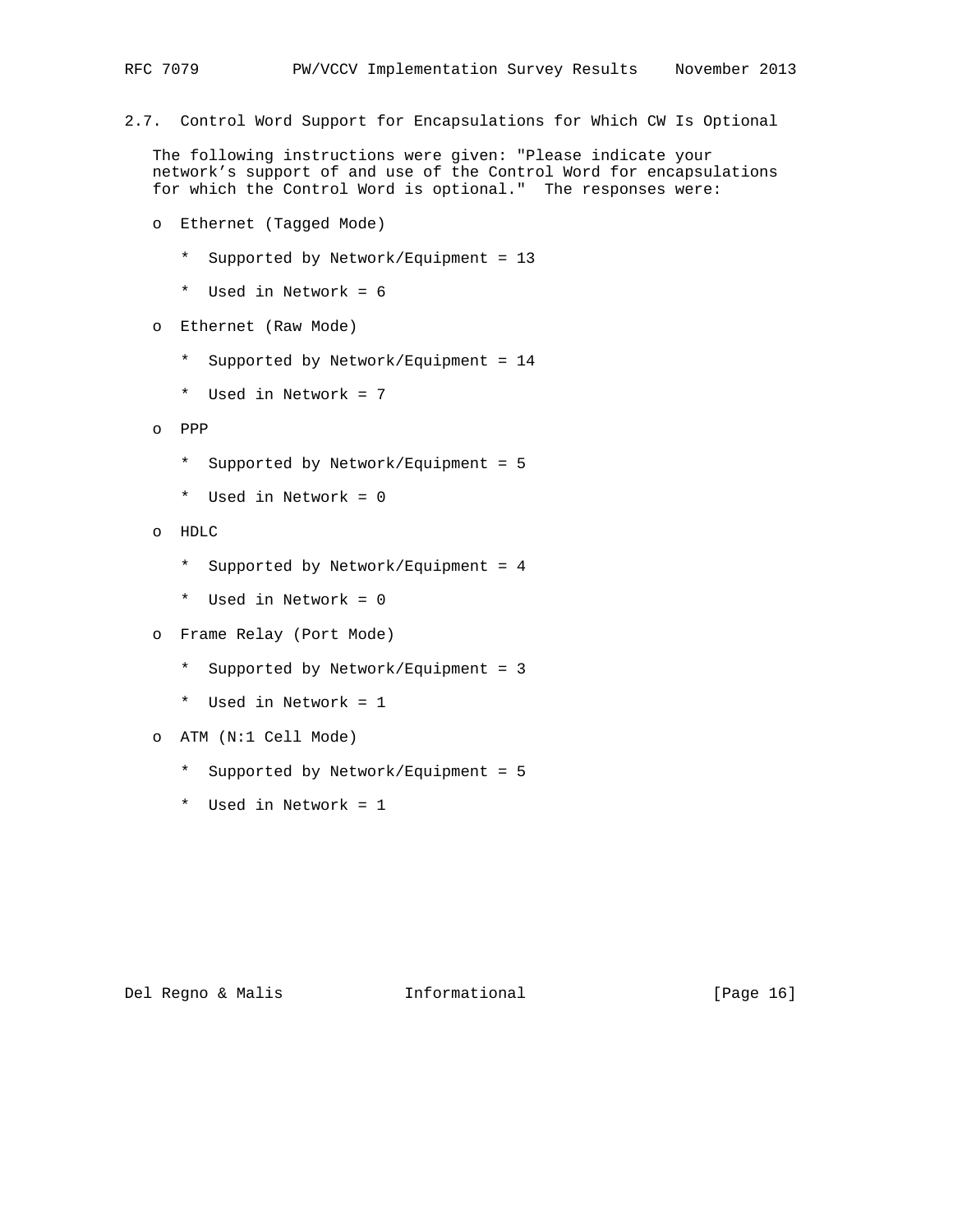#### 2.8. Open-Ended Question

 Space was provided for user feedback. The following instructions were given: "Please use this space to provide any feedback regarding PW and VCCV deployments, VCCV interoperability challenges, this survey or any network/vendor details you wish to share." Below are the responses, made anonymous. The responses are otherwise provided here verbatim.

- 1. BFD VCCV Control Channel is not indicated in the survey (may be required for PW redundancy purpose)
- 2. Using CV is not required at the moment
- 3. COMPANY has deployed several MPLS network elements, from multiple vendors. COMPANY is seeking a uniform implementation of VCCV Control Channel (CC) capabilities across its various vendor platforms. This will provide COMPANY with significant advantages in reduced operational overheads when handling cross-domain faults. Having a uniform VCCV feature implementation in COMPANY multi-vendor network leads to:
	- o Reduced operational cost and complexity
	- o Reduced OSS development to coordinate incompatible VCCV implementations.
	- o Increased end-end service availability when handing faults.

 In addition, currently some of COMPANY deployed VCCV traffic flows (on some vendor platforms) are not guaranteed to follow those of the customer's application traffic (a key operational requirement). As a result, the response from the circuit ping cannot faithfully reflect the status of the circuit. This leads to ambiguity regarding the operational status of our networks. An in-band method is highly preferred, with COMPANY having a clear preference for VCCV Circuit Ping using PWE Control Word. This preference is being pursued with each of COMPANY vendors.

 4. PW VCCV is very useful tool for finding faults in each PW channel. Without this we can not find fault on a PW channel. PW VCCV using BFD is another better option. Interoperability challenges are with Ethernet OAM mechanism.

Del Regno & Malis Informational [Page 17]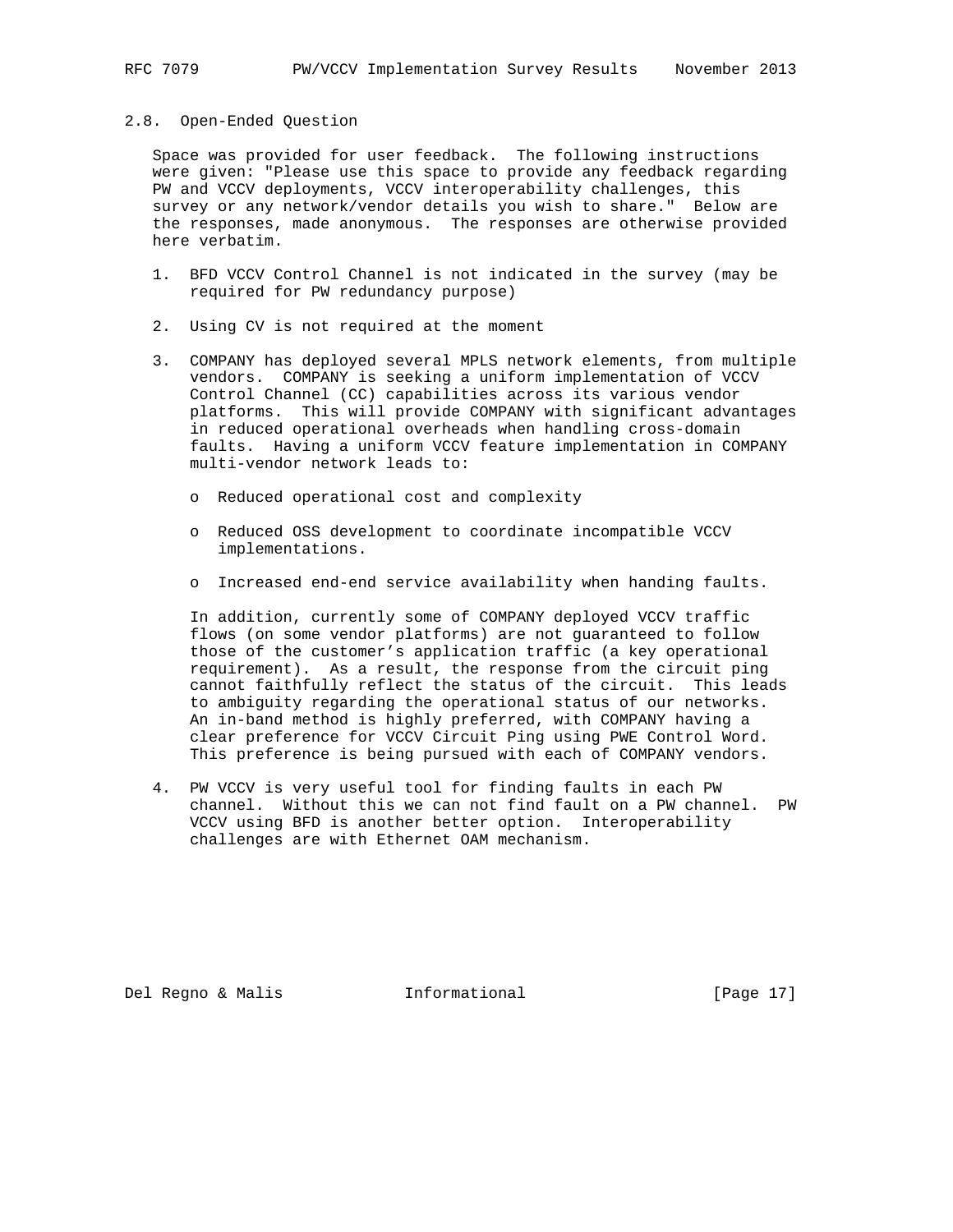- 5. We are using L2PVPN AToM like-to-like models ATMoMPLS EoMPLS ATMoMPLS : This service offered for transporting ATM cells over IP/MPLS core with Edge ATM CE devices including BPX, Ericsson Media Gateway etc. This is purely a Port mode with cell-packing configuration on it to have best performance. QoS marking is done for getting LLQ treatment in the core for these MPLS encapsulated ATM packets. EoMPLS: This service offered for transporting 2G/3G traffic from network such as Node-B to RNC's over IP/MPLS backbone core network. QoS marking is done for getting guaranteed bandwidth treatment in the core for these MPLS encapsulated ATM packets. In addition to basic L2VPN service configuration, these traffic are routed via MPLS TE tunnels with dedicated path and bandwidth defined to avoid bandwidth related congestion.
	- 6. EQUIPMENT MANUFACTURER does not provide options to configure VCCV control-channel and its sub options for LDP based L2Circuits. How can we achieve end-to-end management and fault detection of PW without VCCV in such cases?
	- 7. I'm very interested in this work as we continue to experience interop challenges particularly with newer vendors to the space who are only implementing VCCV via control word. Vendors who have tailed their MPLS OAM set specifically to the cell backhaul space and mandatory CW have been known to fall into this space. That's all I've got.
- 3. Security Considerations

 As this document is an informational report of the PW/VCCV User Implementation Survey results, no protocol security considerations are introduced.

4. Acknowledgements

 We would like to thank the chairs of the PWE3 working group for their guidance and review of the survey questions. We would also like to sincerely thank those listed in Section 2.2. who took the time and effort to participate.

Del Regno & Malis **Informational** [Page 18]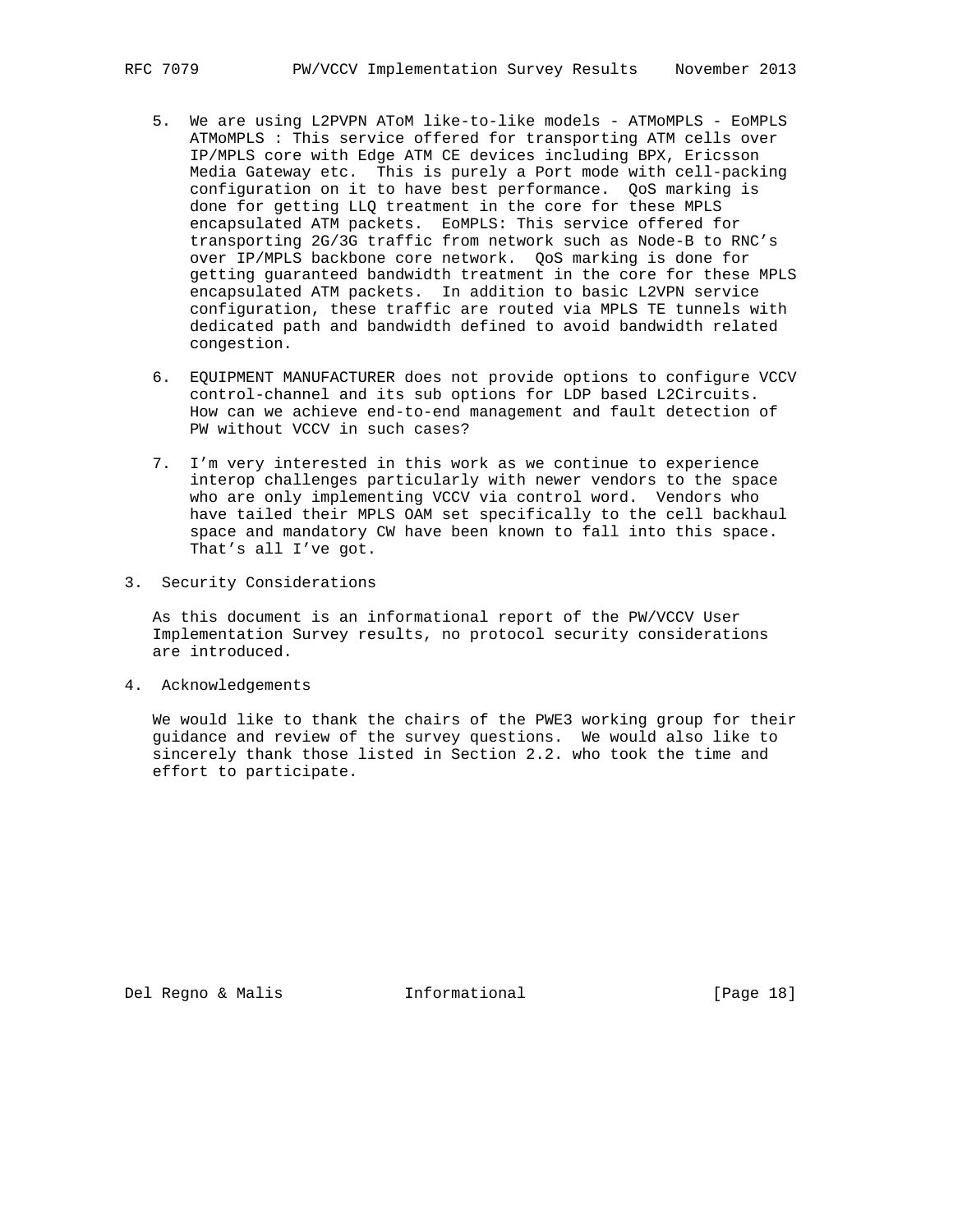RFC 7079 PW/VCCV Implementation Survey Results November 2013

# 5. Informative References

- [RFC4448] Martini, L., Rosen, E., El-Aawar, N., and G. Heron, "Encapsulation Methods for Transport of Ethernet over MPLS Networks", RFC 4448, April 2006.
- [RFC4618] Martini, L., Rosen, E., Heron, G., and A. Malis, "Encapsulation Methods for Transport of PPP/High-Level Data Link Control (HDLC) over MPLS Networks", RFC 4618, September 2006.
- [RFC4717] Martini, L., Jayakumar, J., Bocci, M., El-Aawar, N., Brayley, J., and G. Koleyni, "Encapsulation Methods for Transport of Asynchronous Transfer Mode (ATM) over MPLS Networks", RFC 4717, December 2006.
- [RFC5085] Nadeau, T., Ed. and C. Pignataro, Ed., "Pseudowire Virtual Circuit Connectivity Verification (VCCV): A Control Channel for Pseudowires", December 2007.
- [RFC6307] Black, D., Dunbar, L., Roth, M., and R. Solomon, "Encapsulation Methods for Transport of Fibre Channel Traffic over MPLS Networks", RFC 6307, April 2012.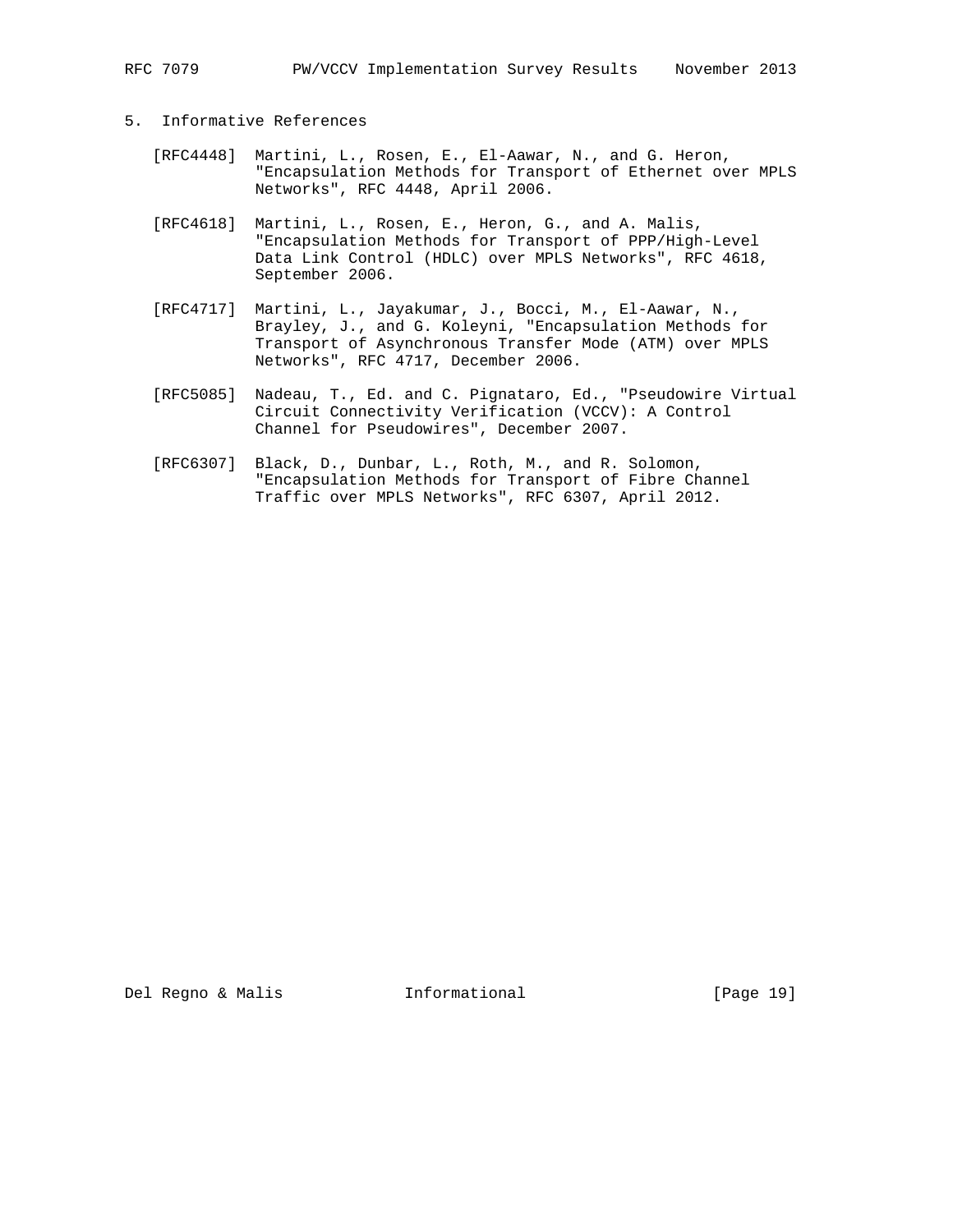Appendix A. Survey Responses

 The detailed responses are included in this appendix. The respondent contact info has been removed.

- A.1. Respondent 1
	- 2. In your network in general, across all products, please indicate which pseudowire encapsulations your company has implemented.

Ethernet Tagged Mode - RFC 4448

 3. Approximately how many pseudowires are deployed of each encapsulation type. Note, this should be the number of pseudowires in service, carrying traffic, or pre-positioned to do so. \*\*\*Note, please indicate "In-Use" for any PW Encap Types which you are using but cannot provide a number.

Ethernet Tagged Mode - RFC 4448 - 423

 4. Please indicate which VCCV Control Channel is used for each encapsulation type. Understanding that users may have different networks with varying implementations, for your network in general, please select all which apply.

Ethernet Tagged Mode - RFC 4448: Control Word (Type 1)

 5. Please indicate which VCCV Connectivity Verification types are used in your networks for each encapsulation type.

Ethernet Tagged Mode - RFC 4448: LSP Ping

 6. Please indicate your network's support of and use of the Control Word for encapsulations for which the Control Word is optional.

 Supported by Network/Equipment: Ethernet (Tagged Mode), Ethernet (Raw Mode)

Used in Network: Ethernet (Tagged Mode), Ethernet (Raw Mode)

 7. Please use this space to provide any feedback regarding PW and VCCV deployments, VCCV interoperability challenges, this survey or any network/vendor details you wish to share.

No Response

Del Regno & Malis Informational [Page 20]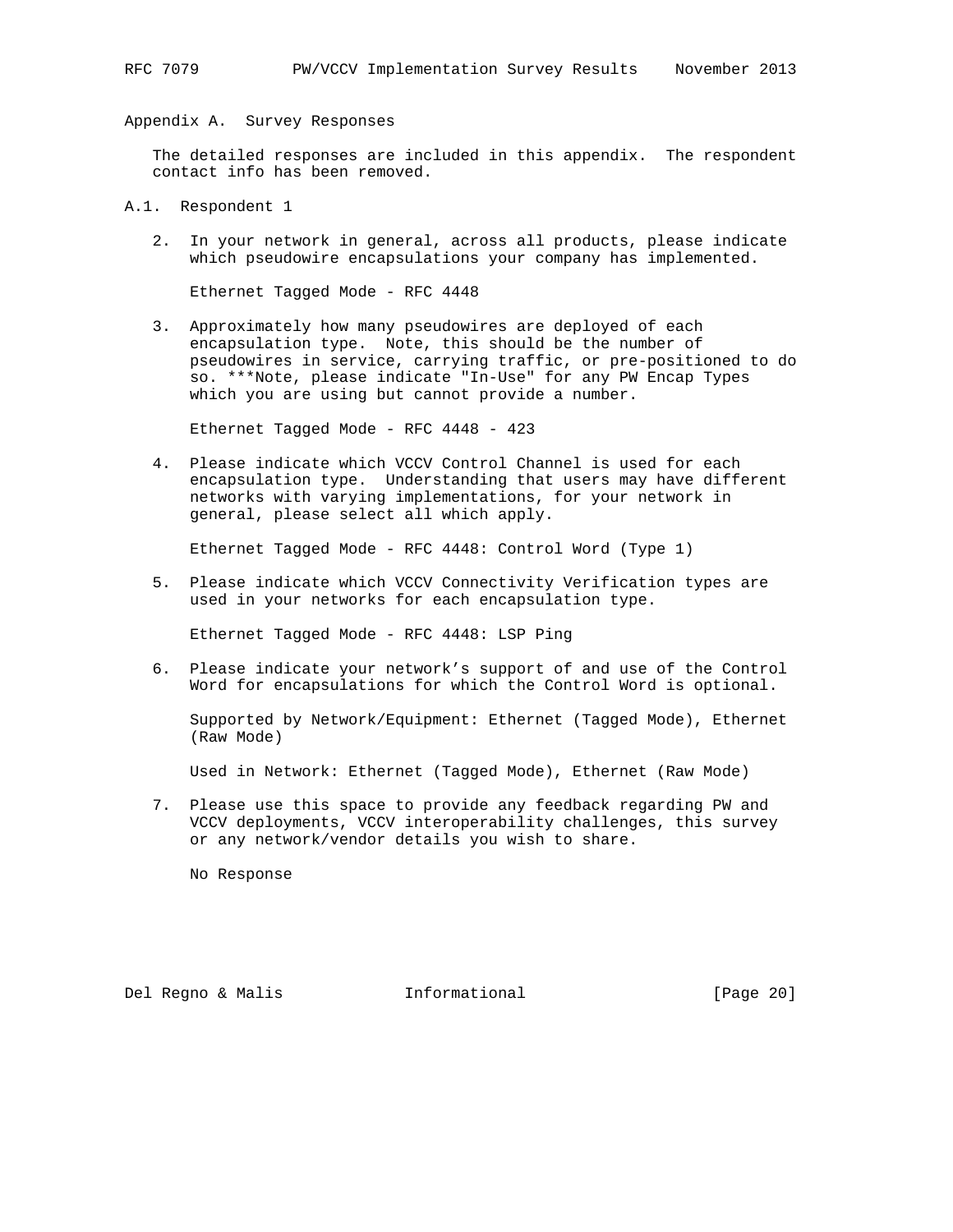#### A.2. Respondent 2

 2. In your network in general, across all products, please indicate which pseudowire encapsulations your company has implemented.

 Ethernet Tagged Mode - RFC 4448 Ethernet Raw Mode - RFC 4448 SAToP - RFC 4553 CESoPSN - RFC 5086

 3. Approximately how many pseudowires are deployed of each encapsulation type. Note, this should be the number of pseudowires in service, carrying traffic, or pre-positioned to do so. \*\*\*Note, please indicate "In-Use" for any PW Encap Types which you are using but cannot provide a number.

 Ethernet Tagged Mode - RFC 4448 - 5000 Ethernet Raw Mode - RFC 4448 - 1000 SAToP - RFC 4553 - 50 CESoPSN - RFC 5086 - 1600

 4. Please indicate which VCCV Control Channel is used for each encapsulation type. Understanding that users may have different networks with varying implementations, for your network in general, please select all which apply.

 Ethernet Tagged Mode - RFC 4448: Control Word (Type 1), Router Alert Label (Type 2), TTL Expiry (Type 3)

 Ethernet Raw Mode - RFC 4448: Control Word (Type 1), Router Alert Label (Type 2), TTL Expiry (Type 3)

CESoPSN - RFC 5086: TTL Expiry (Type 3)

 5. Please indicate which VCCV Connectivity Verification types are used in your networks for each encapsulation type.

Ethernet Tagged Mode - RFC 4448: ICMP Ping, LSP Ping

Ethernet Raw Mode - RFC 4448: ICMP Ping, LSP Ping

SAToP - RFC 4553: LSP Ping

Del Regno & Malis Informational [Page 21]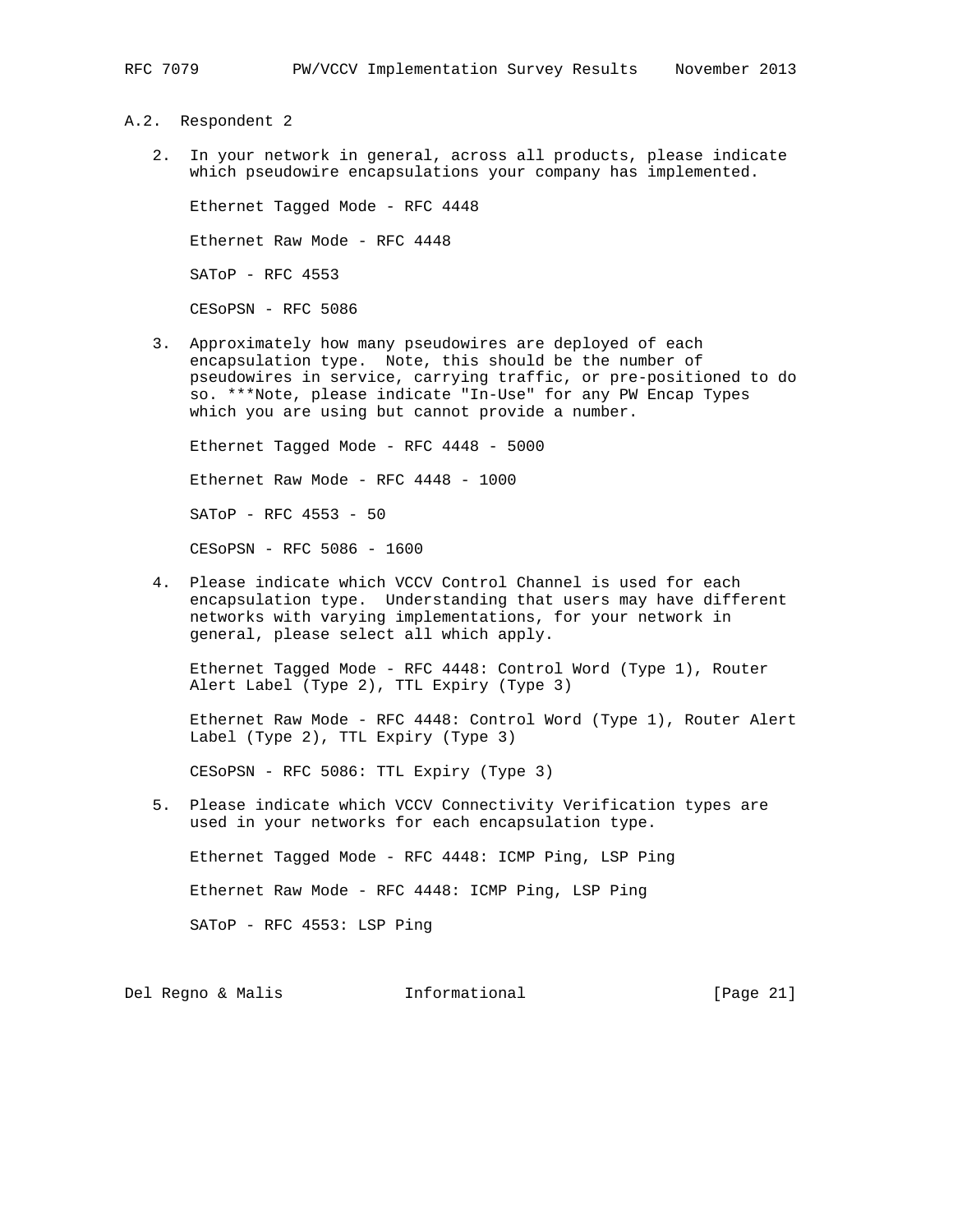CESoPSN - RFC 5086: LSP Ping

 6. Please indicate your network's support of and use of the Control Word for encapsulations for which the Control Word is optional.

 Supported by Network/Equipment: Ethernet (Tagged Mode), Ethernet (Raw Mode)

Used in Network: No Response

 7. Please use this space to provide any feedback regarding PW and VCCV deployments, VCCV interoperability challenges, this survey or any network/vendor details you wish to share.

 I'm very interested in this work as we continue to experience interop challenges particularly with newer vendors to the space who are only implementing VCCV via control word. Vendors who have tailed their MPLS OAM set specifically to the cell backhaul space and mandatory CW have been known to fall into this space. That's all I've got.

- A.3. Respondent 3
	- 2. In your network in general, across all products, please indicate which pseudowire encapsulations your company has implemented.

 Ethernet Tagged Mode - RFC 4448 Ethernet Raw Mode - RFC 4448 Frame Relay (Port Mode) - RFC 4619 Frame Relay (1:1 Mode) - RFC 4619

 3. Approximately how many pseudowires are deployed of each encapsulation type. Note, this should be the number of pseudowires in service, carrying traffic, or pre-positioned to do so. \*\*\*Note, please indicate "In-Use" for any PW Encap Types which you are using but cannot provide a number.

 Ethernet Tagged Mode - RFC 4448 - 800 Ethernet Raw Mode - RFC 4448 - 50 Frame Relay (Port Mode) - RFC 4619 - 2 Frame Relay  $(1:1 \text{ Mode})$  - RFC 4619 - 2

Del Regno & Malis Informational [Page 22]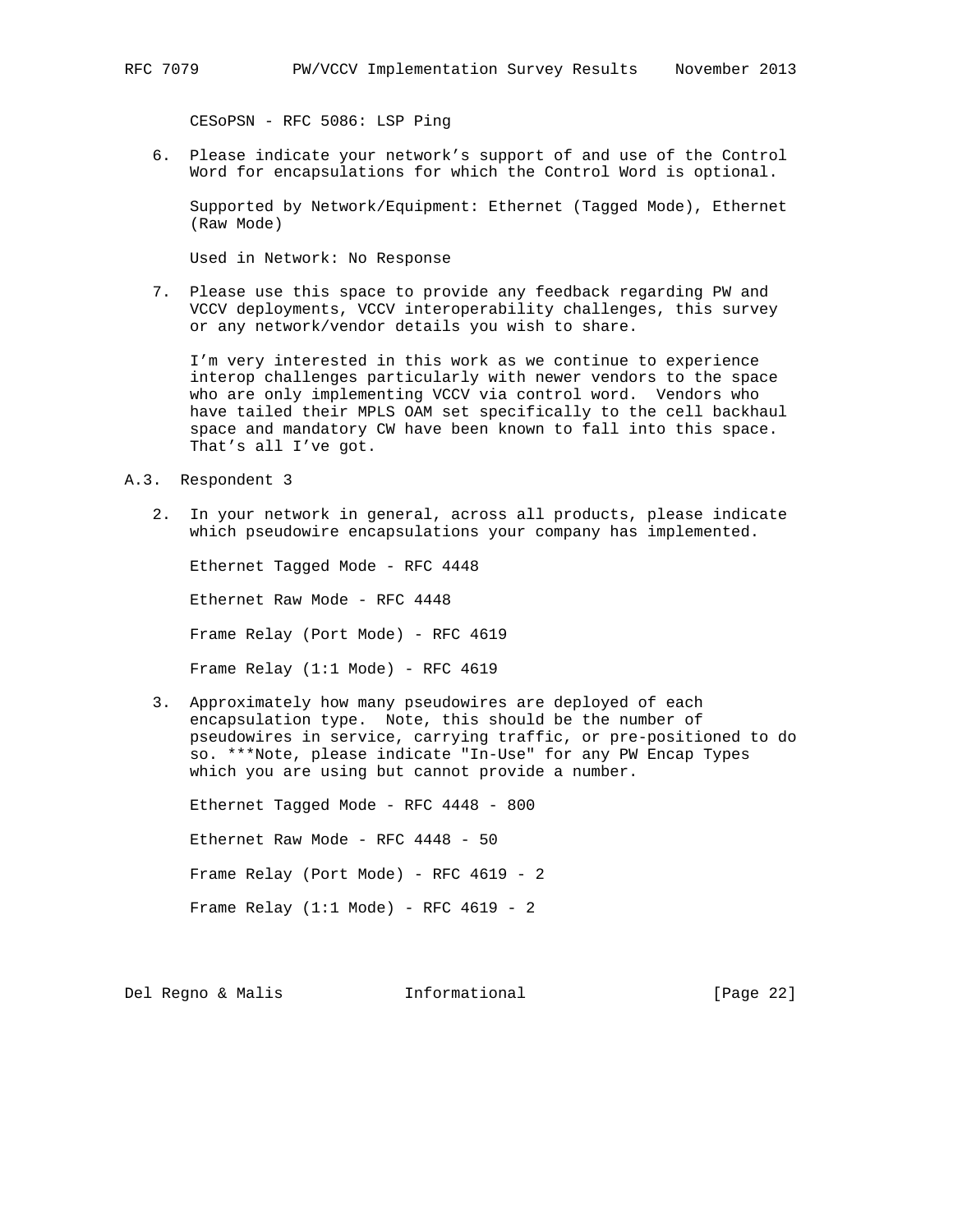4. Please indicate which VCCV Control Channel is used for each encapsulation type. Understanding that users may have different networks with varying implementations, for your network in general, please select all which apply.

No Response

 5. Please indicate which VCCV Connectivity Verification types are used in your networks for each encapsulation type.

No Response

 6. Please indicate your network's support of and use of the Control Word for encapsulations for which the Control Word is optional.

 Supported by Network/Equipment: Ethernet (Tagged Mode), Ethernet (Raw Mode)

Used in Network: No Response

 7. Please use this space to provide any feedback regarding PW and VCCV deployments, VCCV interoperability challenges, this survey or any network/vendor details you wish to share.

No Response

#### A.4. Respondent 4

 2. In your network in general, across all products, please indicate which pseudowire encapsulations your company has implemented.

Ethernet Tagged Mode - RFC 4448

Ethernet Raw Mode - RFC 4448

 3. Approximately how many pseudowires are deployed of each encapsulation type. Note, this should be the number of pseudowires in service, carrying traffic, or pre-positioned to do so. \*\*\*Note, please indicate "In-Use" for any PW Encap Types which you are using but cannot provide a number.

Ethernet Tagged Mode - RFC 4448 - 1000

Ethernet Raw Mode - RFC 4448 - 200

Del Regno & Malis Informational [Page 23]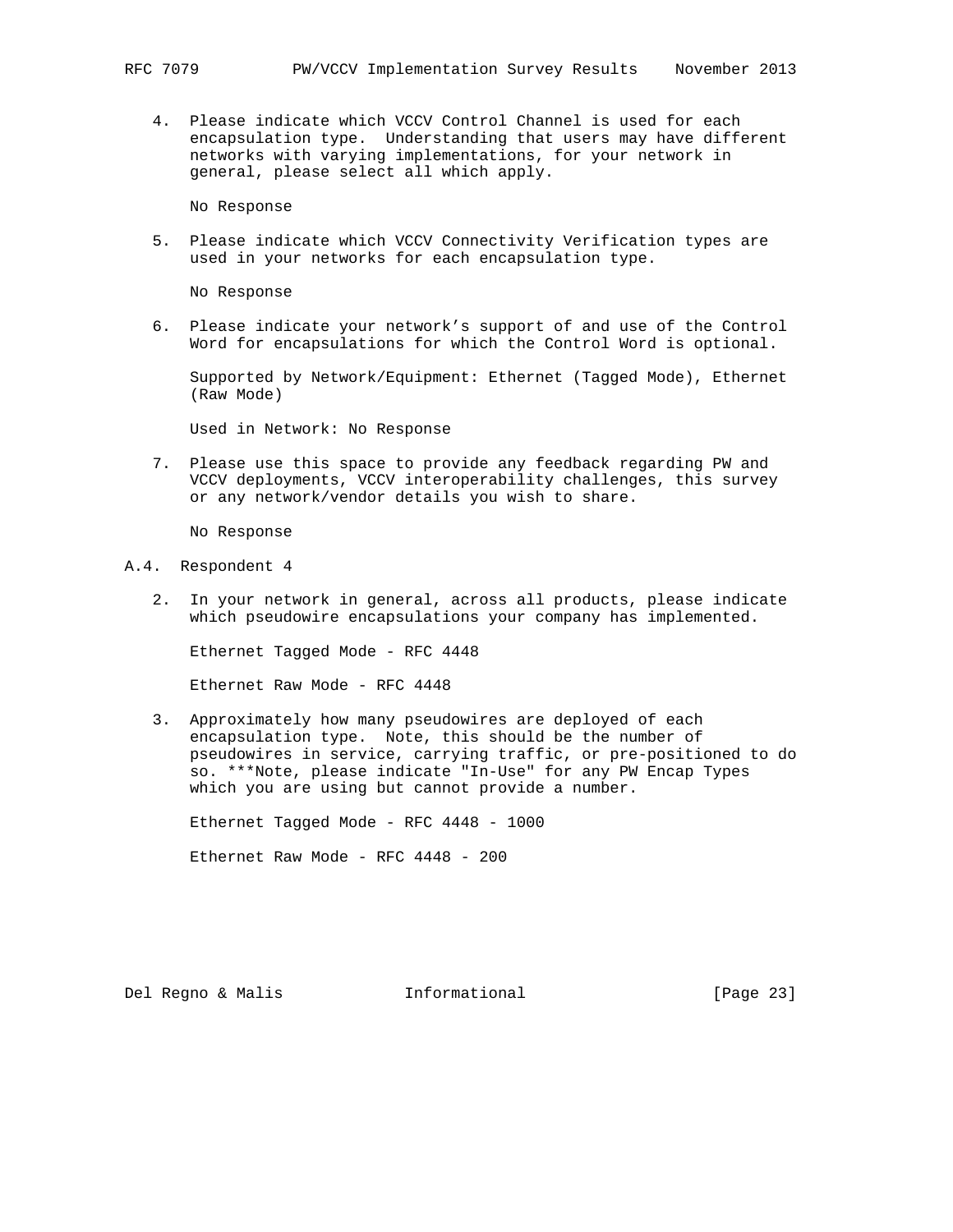4. Please indicate which VCCV Control Channel is used for each encapsulation type. Understanding that users may have different networks with varying implementations, for your network in general, please select all which apply.

No Response

 5. Please indicate which VCCV Connectivity Verification types are used in your networks for each encapsulation type.

Ethernet Tagged Mode - RFC 4448: LSP Ping

Ethernet Raw Mode - RFC 4448: LSP Ping

 6. Please indicate your network's support of and use of the Control Word for encapsulations for which the Control Word is optional.

 Supported by Network/Equipment: Ethernet (Tagged Mode), Ethernet (Raw Mode)

Used in Network: No Response

 7. Please use this space to provide any feedback regarding PW and VCCV deployments, VCCV interoperability challenges, this survey or any network/vendor details you wish to share.

 EQUIPMENT MANUFACTURER does not provide options to configure VCCV control-channel and its sub options for LDP based L2Circuits. How can we achieve end-to-end management and fault detection of PW without VCCV in such cases?

- A.5. Respondent 5
	- 2. In your network in general, across all products, please indicate which pseudowire encapsulations your company has implemented.

 Ethernet Tagged Mode - RFC 4448 Ethernet Raw Mode - RFC 4448 PPP - RFC 4618 Frame Relay (Port Mode) - RFC 4619 Frame Relay (1:1 Mode) - RFC 4619 Fiber Channel (Port Mode) - "Encapsulation Methods for Transport of Fibre Channel" (now RFC 6307)

Del Regno & Malis **Informational** [Page 24]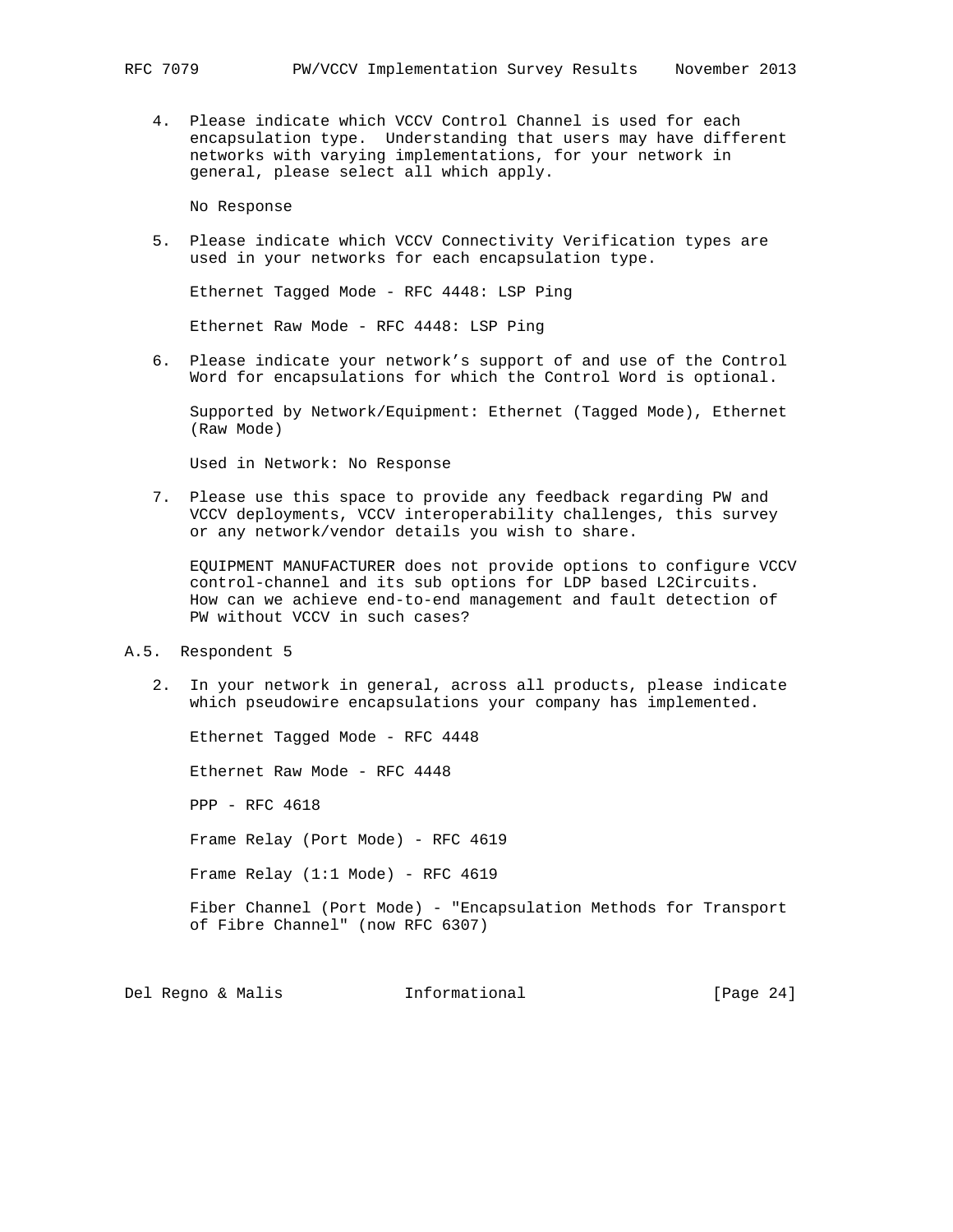3. Approximately how many pseudowires are deployed of each encapsulation type. Note, this should be the number of pseudowires in service, carrying traffic, or pre-positioned to do so. \*\*\*Note, please indicate "In-Use" for any PW Encap Types which you are using but cannot provide a number.

Ethernet Tagged Mode - RFC 4448 - 4000

 4. Please indicate which VCCV Control Channel is used for each encapsulation type. Understanding that users may have different networks with varying implementations, for your network in general, please select all which apply.

 Ethernet Tagged Mode - RFC 4448: Control Word (Type 1), Router Alert Label (Type 2)

 Ethernet Raw Mode - RFC 4448: Control Word (Type 1), Router Alert Label (Type 2)

 5. Please indicate which VCCV Connectivity Verification types are used in your networks for each encapsulation type.

Ethernet Tagged Mode - RFC 4448: LSP Ping

 6. Please indicate your network's support of and use of the Control Word for encapsulations for which the Control Word is optional.

 Supported by Network/Equipment: Ethernet (Tagged Mode), Ethernet (Raw Mode)

Used in Network: Ethernet (Tagged Mode), Ethernet (Raw Mode)

 7. Please use this space to provide any feedback regarding PW and VCCV deployments, VCCV interoperability challenges, this survey or any network/vendor details you wish to share.

No Response

#### A.6. Respondent 6

 2. In your network in general, across all products, please indicate which pseudowire encapsulations your company has implemented.

Ethernet Tagged Mode - RFC 4448

Ethernet Raw Mode - RFC 4448

Del Regno & Malis Informational [Page 25]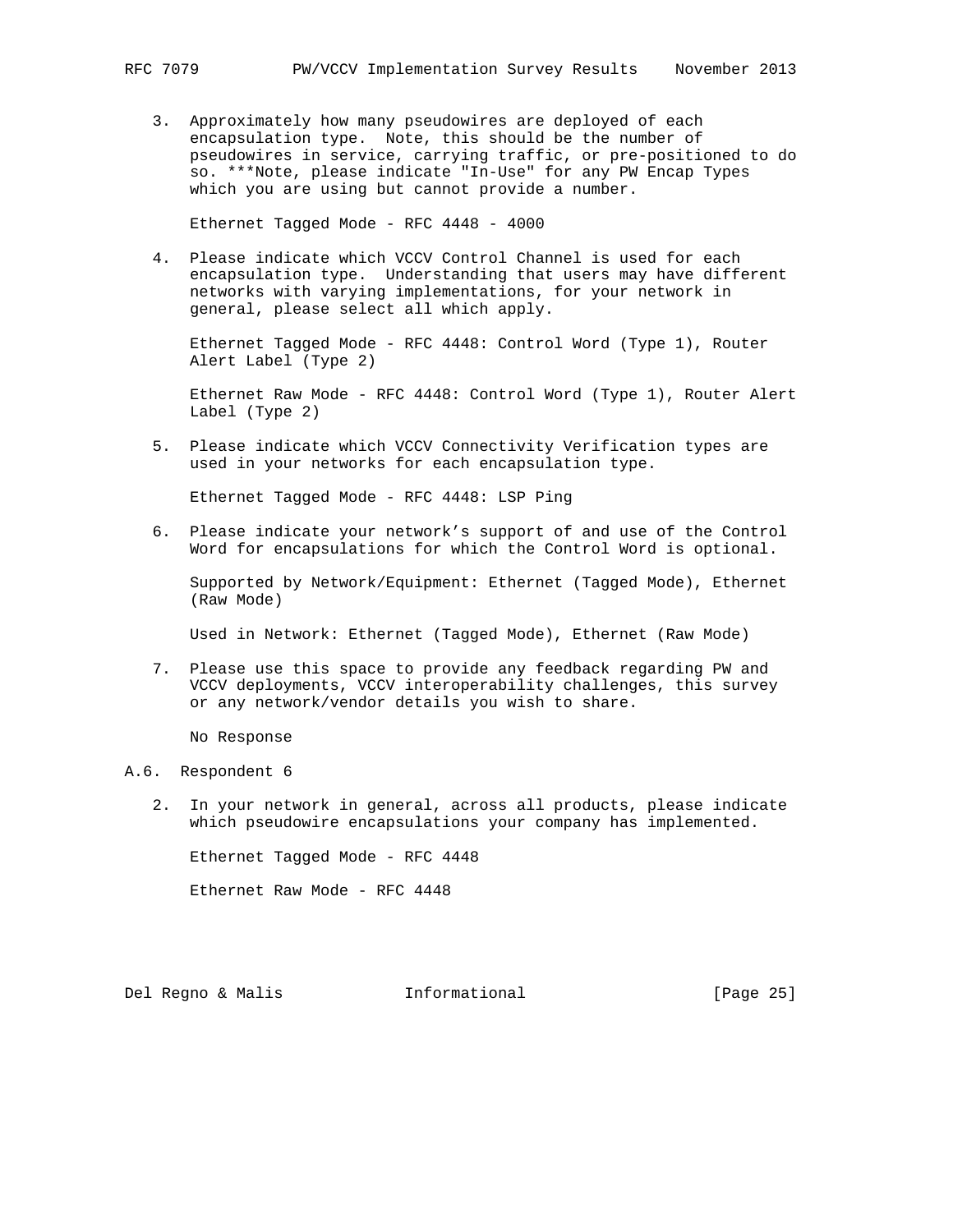3. Approximately how many pseudowires are deployed of each encapsulation type. Note, this should be the number of pseudowires in service, carrying traffic, or pre-positioned to do so. \*\*\*Note, please indicate "In-Use" for any PW Encap Types which you are using but cannot provide a number.

Ethernet Tagged Mode - RFC 4448 - 1000+

Ethernet Raw Mode - RFC 4448 - 500

 4. Please indicate which VCCV Control Channel is used for each encapsulation type. Understanding that users may have different networks with varying implementations, for your network in general, please select all which apply.

Ethernet Tagged Mode - RFC 4448: Control Word (Type 1)

Ethernet Raw Mode - RFC 4448: Control Word (Type 1)

 5. Please indicate which VCCV Connectivity Verification types are used in your networks for each encapsulation type.

Ethernet Tagged Mode - RFC 4448: ICMP Ping, LSP Ping

Ethernet Raw Mode - RFC 4448: ICMP Ping, LSP Ping

 6. Please indicate your network's support of and use of the Control Word for encapsulations for which the Control Word is optional.

 Supported by Network/Equipment: Ethernet (Tagged Mode), Ethernet (Raw Mode)

Used in Network: Ethernet (Tagged Mode), Ethernet (Raw Mode)

 7. Please use this space to provide any feedback regarding PW and VCCV deployments, VCCV interoperability challenges, this survey or any network/vendor details you wish to share.

No Response

Del Regno & Malis **Informational** [Page 26]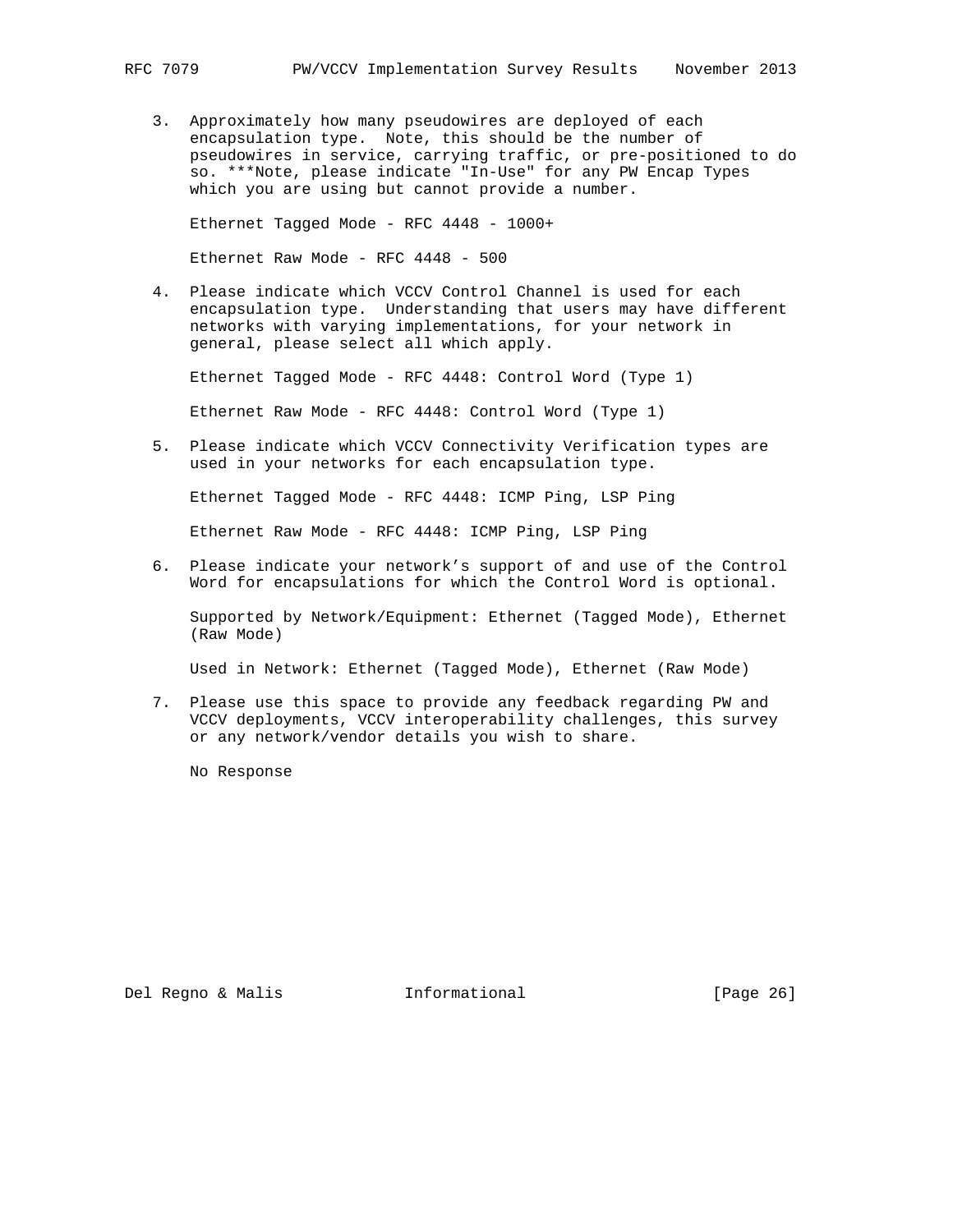A.7. Respondent 7

 2. In your network in general, across all products, please indicate which pseudowire encapsulations your company has implemented.

Ethernet Raw Mode - RFC 4448

ATM (1:1 Mode) - RFC 4717

 3. Approximately how many pseudowires are deployed of each encapsulation type. Note, this should be the number of pseudowires in service, carrying traffic, or pre-positioned to do so. \*\*\*Note, please indicate "In-Use" for any PW Encap Types which you are using but cannot provide a number.

Ethernet Raw Mode - RFC 4448 - 20

ATM (1:1 Mode) - RFC 4717 - 100

 4. Please indicate which VCCV Control Channel is used for each encapsulation type. Understanding that users may have different networks with varying implementations, for your network in general, please select all which apply.

No Response

 5. Please indicate which VCCV Connectivity Verification types are used in your networks for each encapsulation type.

Ethernet Raw Mode - RFC 4448: LSP Ping

 $ATM$  (1:1 Mode) - RFC 4717: LSP Ping

 6. Please indicate your network's support of and use of the Control Word for encapsulations for which the Control Word is optional.

 Supported by Network/Equipment: Ethernet (Tagged Mode), Ethernet (Raw Mode), PPP, HDLC, Frame Relay (Port Mode), ATM (N:1 Cell Mode)

Used in Network: No Response

 7. Please use this space to provide any feedback regarding PW and VCCV deployments, VCCV interoperability challenges, this survey or any network/vendor details you wish to share.

Del Regno & Malis Informational [Page 27]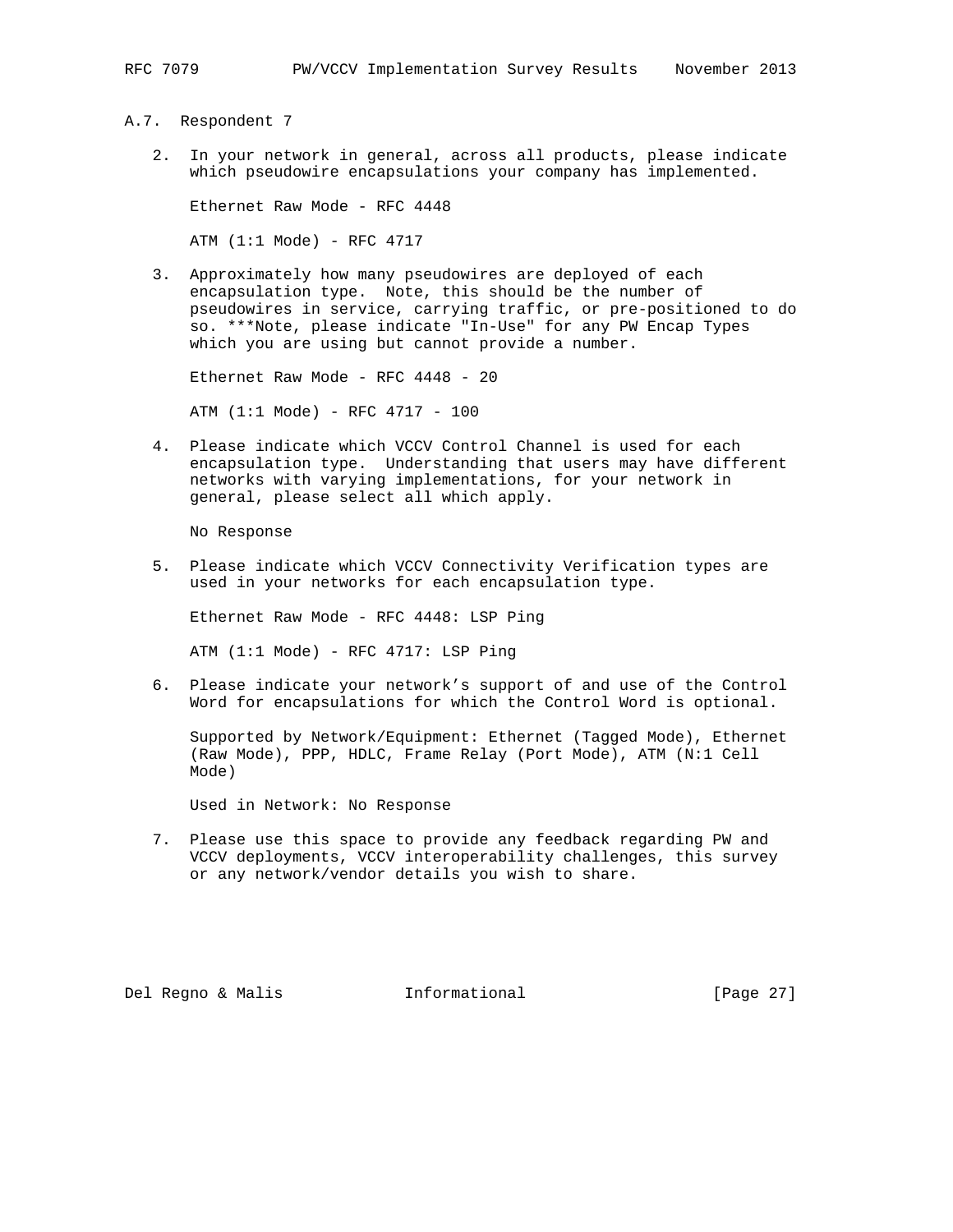We are using L2PVPN AToM like-to-like models - ATMoMPLS - EoMPLS ATMoMPLS : This service offered for transporting ATM cells over IP/MPLS core with Edge ATM CE devices including BPX, Ericsson Media Gateway etc. This is purely a Port mode with cell-packing configuration on it to have best performance. QoS marking is done for getting LLQ treatment in the core for these MPLS encapsulated ATM packets. EoMPLS: This service offered for transporting 2G/3G traffic from network such as Node-B to RNC's over IP/MPLS backbone core network. QoS marking is done for getting guaranteed bandwidth treatment in the core for these MPLS encapsulated ATM packets. In addition to basic L2VPN service configuration, these traffic are routed via MPLS TE tunnels with dedicated path and bandwidth defined to avoid bandwidth related congestion.

- A.8. Respondent 8
	- 2. In your network in general, across all products, please indicate which pseudowire encapsulations your company has implemented.

 Ethernet Raw Mode - RFC 4448 ATM (AAL5 SDU Mode) - RFC 4717 TDMoIP - RFC 5087

 3. Approximately how many pseudowires are deployed of each encapsulation type. Note, this should be the number of pseudowires in service, carrying traffic, or pre-positioned to do so. \*\*\*Note, please indicate "In-Use" for any PW Encap Types which you are using but cannot provide a number.

 Ethernet Raw Mode - RFC 4448 - In-Use ATM (AAL5 SDU Mode) - RFC 4717 - In-Use TDMoIP - RFC 5087 - In-Use

 4. Please indicate which VCCV Control Channel is used for each encapsulation type. Understanding that users may have different networks with varying implementations, for your network in general, please select all which apply.

Ethernet Raw Mode - RFC 4448: Control Word (Type 1)

ATM (AAL5 SDU Mode) - RFC 4717: Router Alert Label (Type 2)

Del Regno & Malis Informational [Page 28]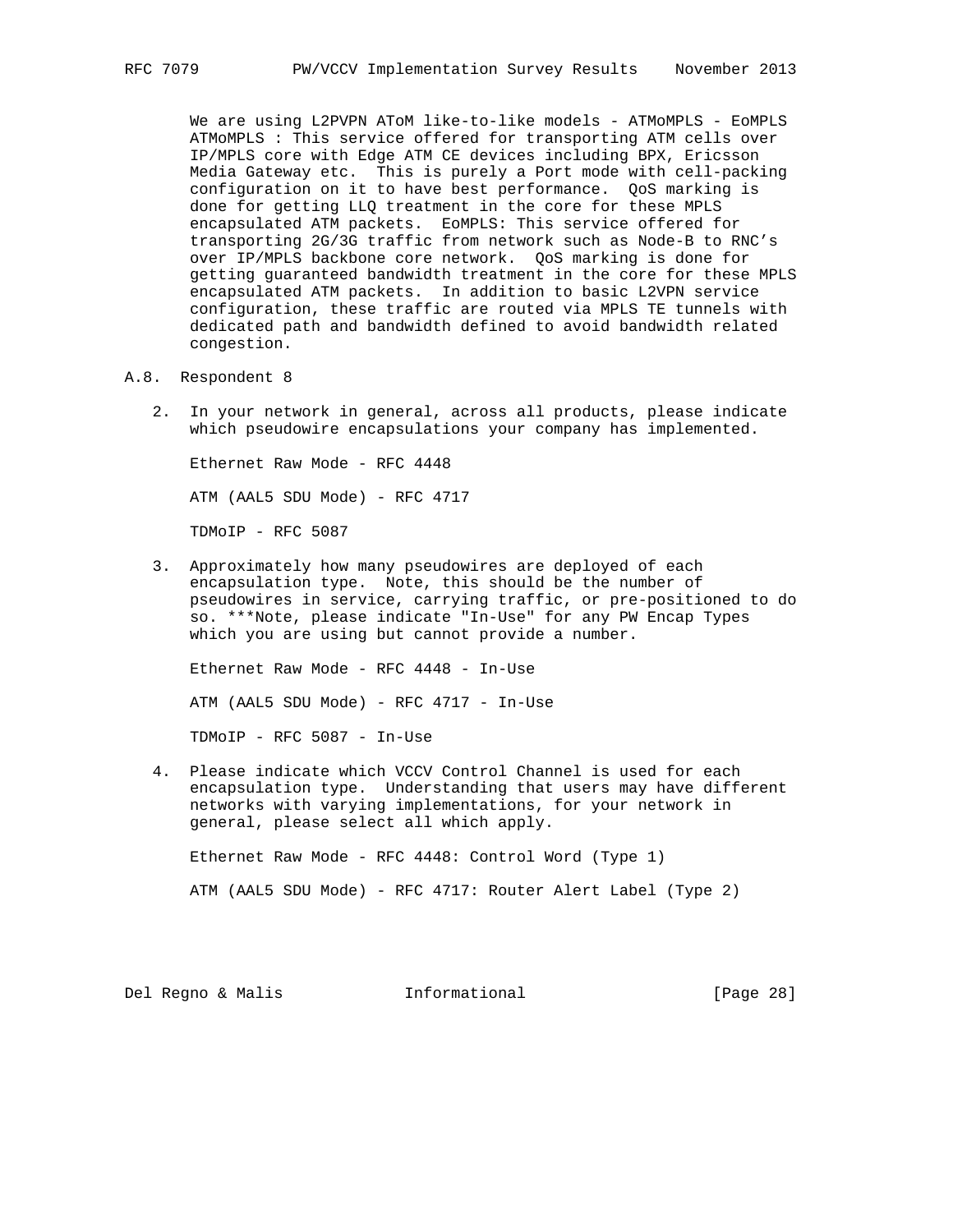5. Please indicate which VCCV Connectivity Verification types are used in your networks for each encapsulation type.

 Ethernet Raw Mode - RFC 4448: LSP Ping ATM (AAL5 SDU Mode) - RFC 4717: LSP Ping TDMoIP - RFC 5087: LSP Ping

 6. Please indicate your network's support of and use of the Control Word for encapsulations for which the Control Word is optional.

 Supported by Network/Equipment: Ethernet (Raw Mode), ATM (N:1 Cell Mode)

Used in Network: Ethernet (Raw Mode), ATM (N:1 Cell Mode)

 7. Please use this space to provide any feedback regarding PW and VCCV deployments, VCCV interoperability challenges, this survey or any network/vendor details you wish to share.

 PW VCCV is very useful tool for finding faults in each PW channel. Without this we can not find fault on a PW channel. PW VCCV using BFD is another better option. Interoperability challenges are with Ethernet OAM mechanism.

- A.9. Respondent 9
	- 2. In your network in general, across all products, please indicate which pseudowire encapsulations your company has implemented.

so. \*\*\*Note, please indicate "In-Use" for any PW Encap Types

 Ethernet Tagged Mode - RFC 4448 Frame Relay (1:1 Mode) - RFC 4619

 3. Approximately how many pseudowires are deployed of each encapsulation type. Note, this should be the number of pseudowires in service, carrying traffic, or pre-positioned to do

 Ethernet Tagged Mode - RFC 4448 - 19385 Frame Relay (1:1 Mode) - RFC 4619 - 15757

which you are using but cannot provide a number.

Del Regno & Malis Informational [Page 29]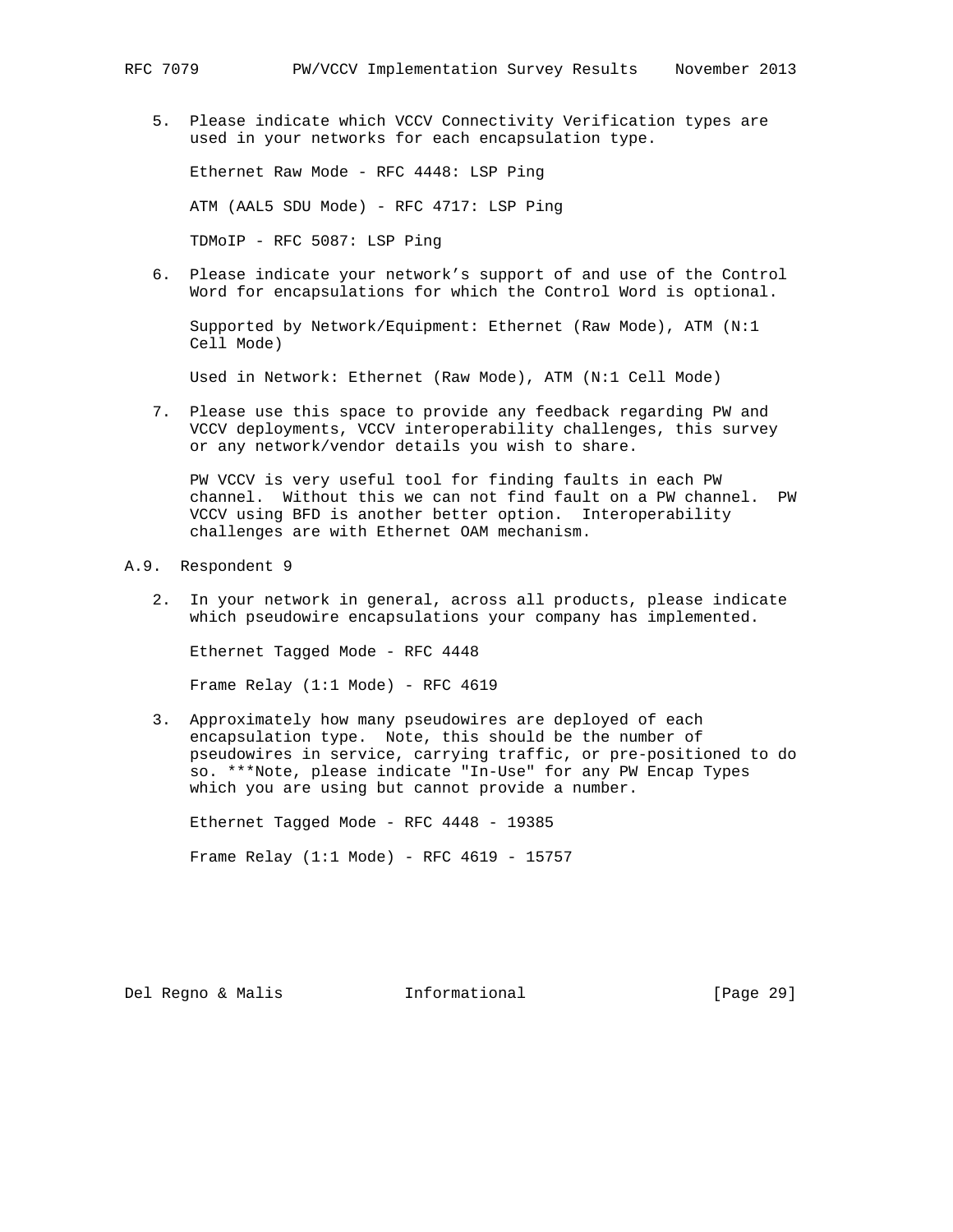4. Please indicate which VCCV Control Channel is used for each encapsulation type. Understanding that users may have different networks with varying implementations, for your network in general, please select all which apply.

Frame Relay (1:1 Mode) - RFC 4619: Control Word (Type 1)

 5. Please indicate which VCCV Connectivity Verification types are used in your networks for each encapsulation type.

Frame Relay (1:1 Mode) - RFC 4619: LSP Ping

 6. Please indicate your network's support of and use of the Control Word for encapsulations for which the Control Word is optional.

 Supported by Network/Equipment: Ethernet (Tagged Mode), Ethernet (Raw Mode), PPP, HDLC, Frame Relay (Port Mode), ATM (N:1 Cell Mode)

Used in Network: No Response

 7. Please use this space to provide any feedback regarding PW and VCCV deployments, VCCV interoperability challenges, this survey or any network/vendor details you wish to share.

No Response

- A.10. Respondent 10
	- 2. In your network in general, across all products, please indicate which pseudowire encapsulations your company has implemented.

Ethernet Raw Mode - RFC 4448

 3. Approximately how many pseudowires are deployed of each encapsulation type. Note, this should be the number of pseudowires in service, carrying traffic, or pre-positioned to do so. \*\*\*Note, please indicate "In-Use" for any PW Encap Types which you are using but cannot provide a number.

Ethernet Raw Mode - RFC 4448 - 325

 4. Please indicate which VCCV Control Channel is used for each encapsulation type. Understanding that users may have different networks with varying implementations, for your network in general, please select all which apply.

Ethernet Raw Mode - RFC 4448: Control Word (Type 1)

Del Regno & Malis **Informational** [Page 30]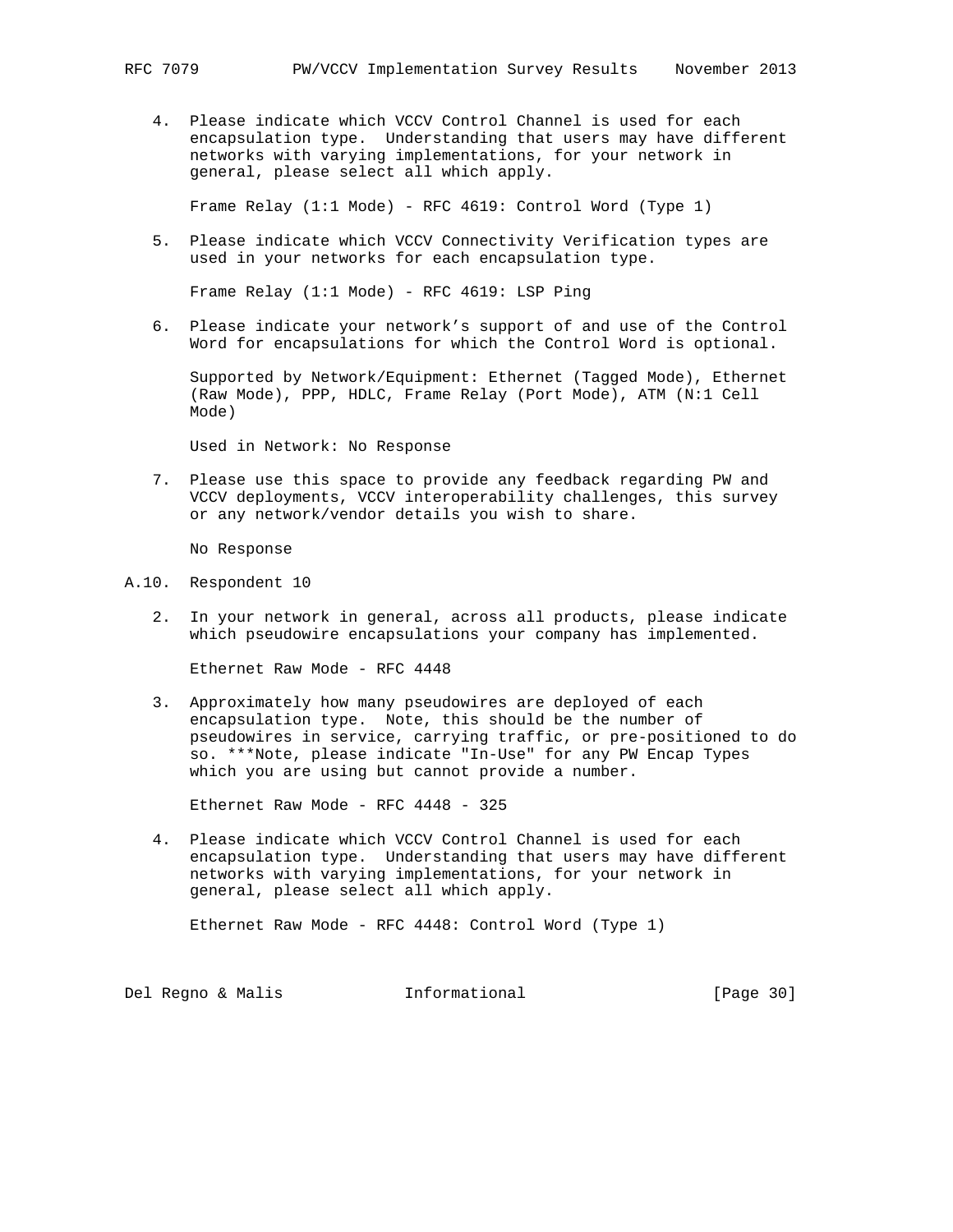5. Please indicate which VCCV Connectivity Verification types are used in your networks for each encapsulation type.

Ethernet Raw Mode - RFC 4448: ICMP Ping, LSP Ping

 6. Please indicate your network's support of and use of the Control Word for encapsulations for which the Control Word is optional.

Supported by Network/Equipment: No Response

Used in Network: No Response

 7. Please use this space to provide any feedback regarding PW and VCCV deployments, VCCV interoperability challenges, this survey or any network/vendor details you wish to share.

No Response

- A.11. Respondent 11
	- 2. In your network in general, across all products, please indicate which pseudowire encapsulations your company has implemented.

 Ethernet Tagged Mode - RFC 4448 Ethernet Raw Mode - RFC 4448 PPP - RFC 4618 HDLC - RFC 4618 Frame Relay (1:1 Mode) - RFC 4619

 3. Approximately how many pseudowires are deployed of each encapsulation type. Note, this should be the number of pseudowires in service, carrying traffic, or pre-positioned to do so. \*\*\*Note, please indicate "In-Use" for any PW Encap Types which you are using but cannot provide a number.

 Ethernet Tagged Mode - RFC 4448 - 2000 Ethernet Raw Mode - RFC 4448 - 100 PPP - RFC 4618 - 500 Frame Relay (1:1 Mode) - RFC 4619 - 200

Del Regno & Malis Informational [Page 31]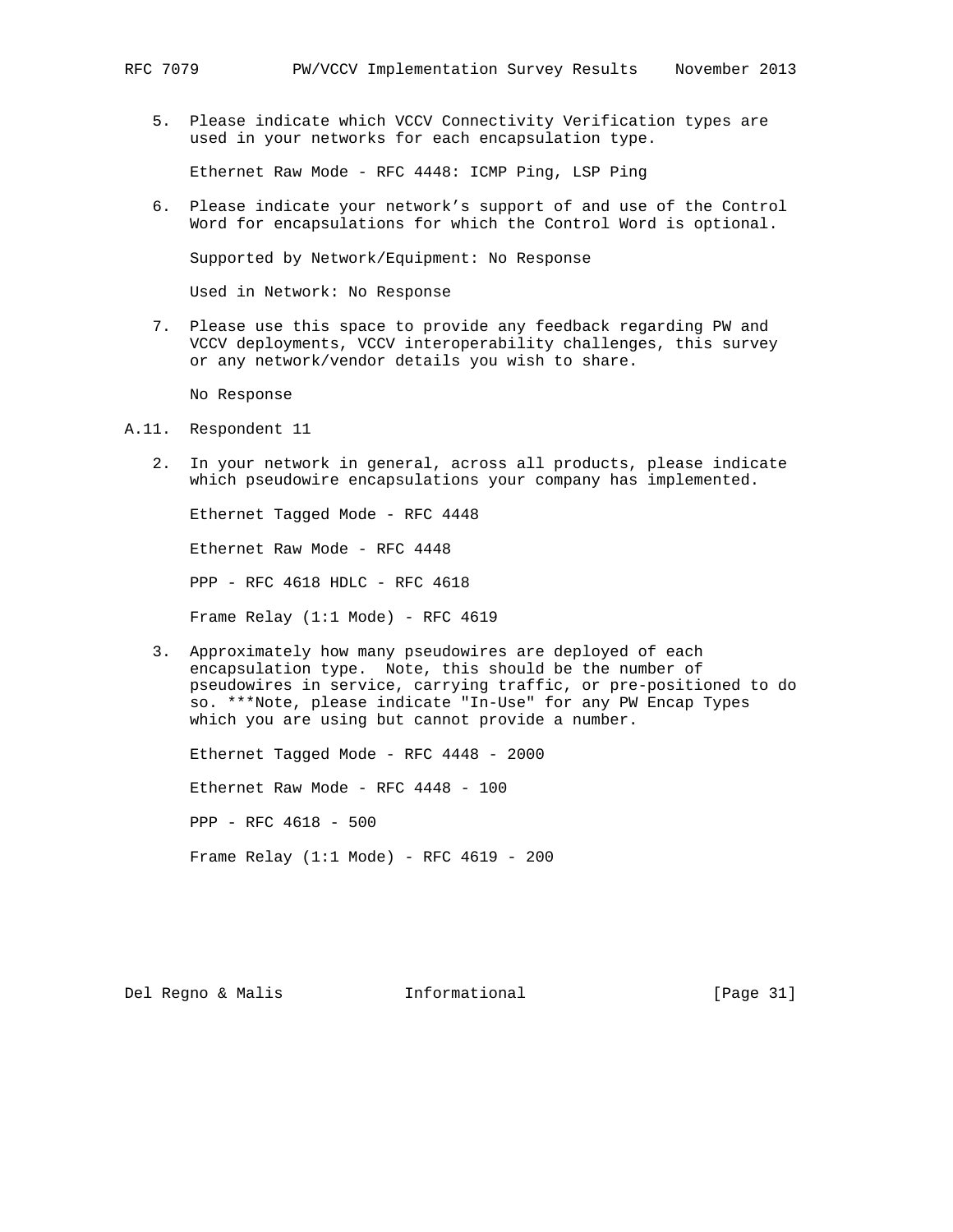4. Please indicate which VCCV Control Channel is used for each encapsulation type. Understanding that users may have different networks with varying implementations, for your network in general, please select all which apply.

No Response

 5. Please indicate which VCCV Connectivity Verification types are used in your networks for each encapsulation type.

Ethernet Tagged Mode - RFC 4448: ICMP Ping, LSP Ping

Ethernet Raw Mode - RFC 4448: ICMP Ping, LSP Ping

Frame Relay (1:1 Mode) - RFC 4619: ICMP Ping, LSP Ping

 6. Please indicate your network's support of and use of the Control Word for encapsulations for which the Control Word is optional.

 Supported by Network/Equipment: Ethernet (Tagged Mode), Ethernet (Raw Mode), PPP, HDLC

Used in Network: Ethernet (Tagged Mode)

 7. Please use this space to provide any feedback regarding PW and VCCV deployments, VCCV interoperability challenges, this survey or any network/vendor details you wish to share.

No Response

- A.12. Respondent 12
	- 2. In your network in general, across all products, please indicate which pseudowire encapsulations your company has implemented.

Ethernet Raw Mode - RFC 4448

 3. Approximately how many pseudowires are deployed of each encapsulation type. Note, this should be the number of pseudowires in service, carrying traffic, or pre-positioned to do so. \*\*\*Note, please indicate "In-Use" for any PW Encap Types which you are using but cannot provide a number.

Ethernet Raw Mode - RFC 4448 - 50000

Del Regno & Malis Informational [Page 32]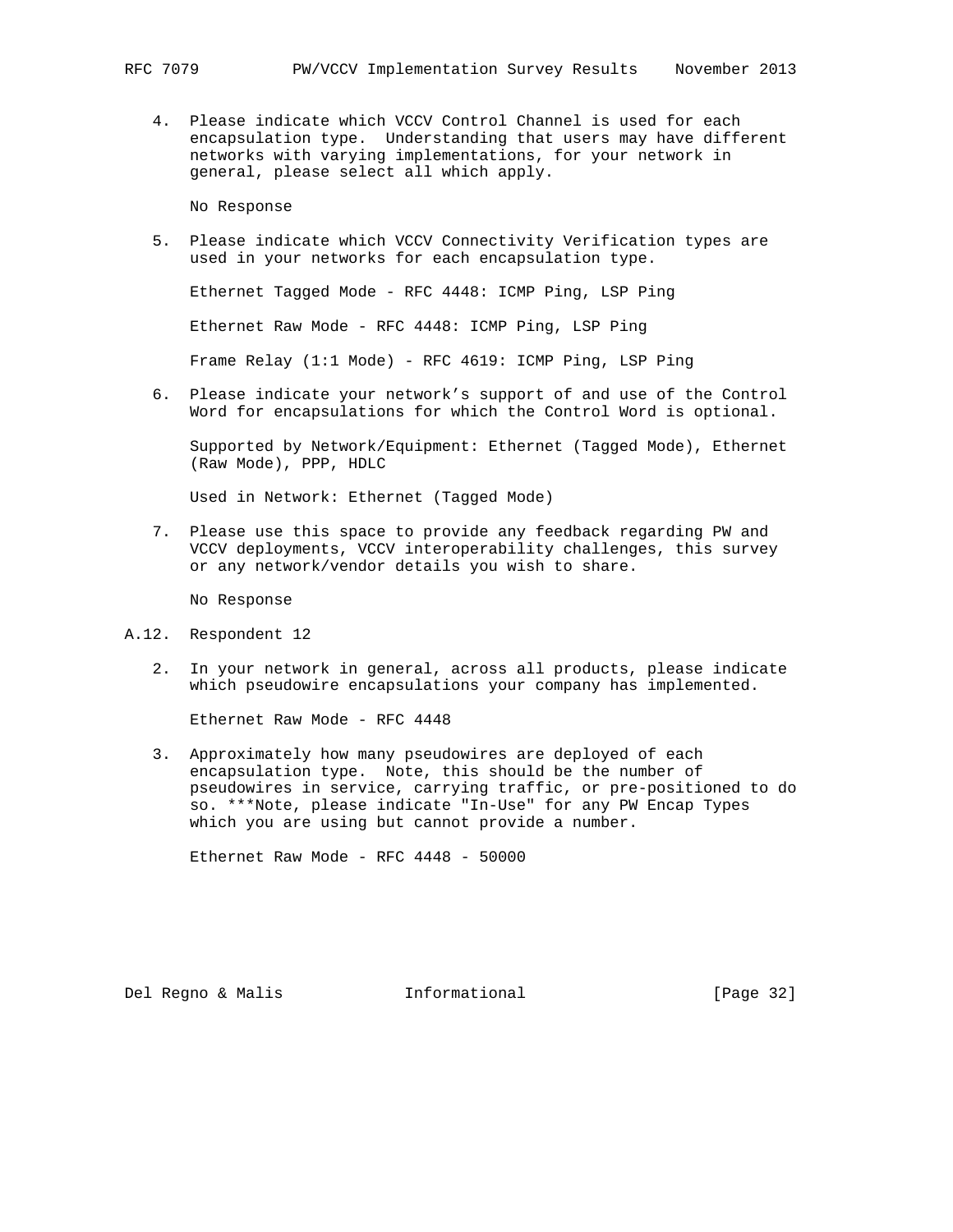4. Please indicate which VCCV Control Channel is used for each encapsulation type. Understanding that users may have different networks with varying implementations, for your network in general, please select all which apply.

 Ethernet Raw Mode - RFC 4448: Control Word (Type 1), Router Alert Label (Type 2), TTL Expiry (Type 3)

 5. Please indicate which VCCV Connectivity Verification types are used in your networks for each encapsulation type.

No Response

 6. Please indicate your network's support of and use of the Control Word for encapsulations for which the Control Word is optional.

 Supported by Network/Equipment: Ethernet (Tagged Mode), Ethernet (Raw Mode)

Used in Network: Ethernet (Tagged Mode), Ethernet (Raw Mode)

 7. Please use this space to provide any feedback regarding PW and VCCV deployments, VCCV interoperability challenges, this survey or any network/vendor details you wish to share.

No Response

- A.13. Respondent 13
	- 2. In your network in general, across all products, please indicate which pseudowire encapsulations your company has implemented.

 Ethernet Tagged Mode - RFC 4448 Ethernet Raw Mode - RFC 4448 Frame Relay (1:1 Mode) - RFC 4619

 3. Approximately how many pseudowires are deployed of each encapsulation type. Note, this should be the number of pseudowires in service, carrying traffic, or pre-positioned to do so. \*\*\*Note, please indicate "In-Use" for any PW Encap Types which you are using but cannot provide a number.

Ethernet Tagged Mode - RFC 4448 - 3

Ethernet Raw Mode - RFC 4448 - 10-20

Del Regno & Malis Informational [Page 33]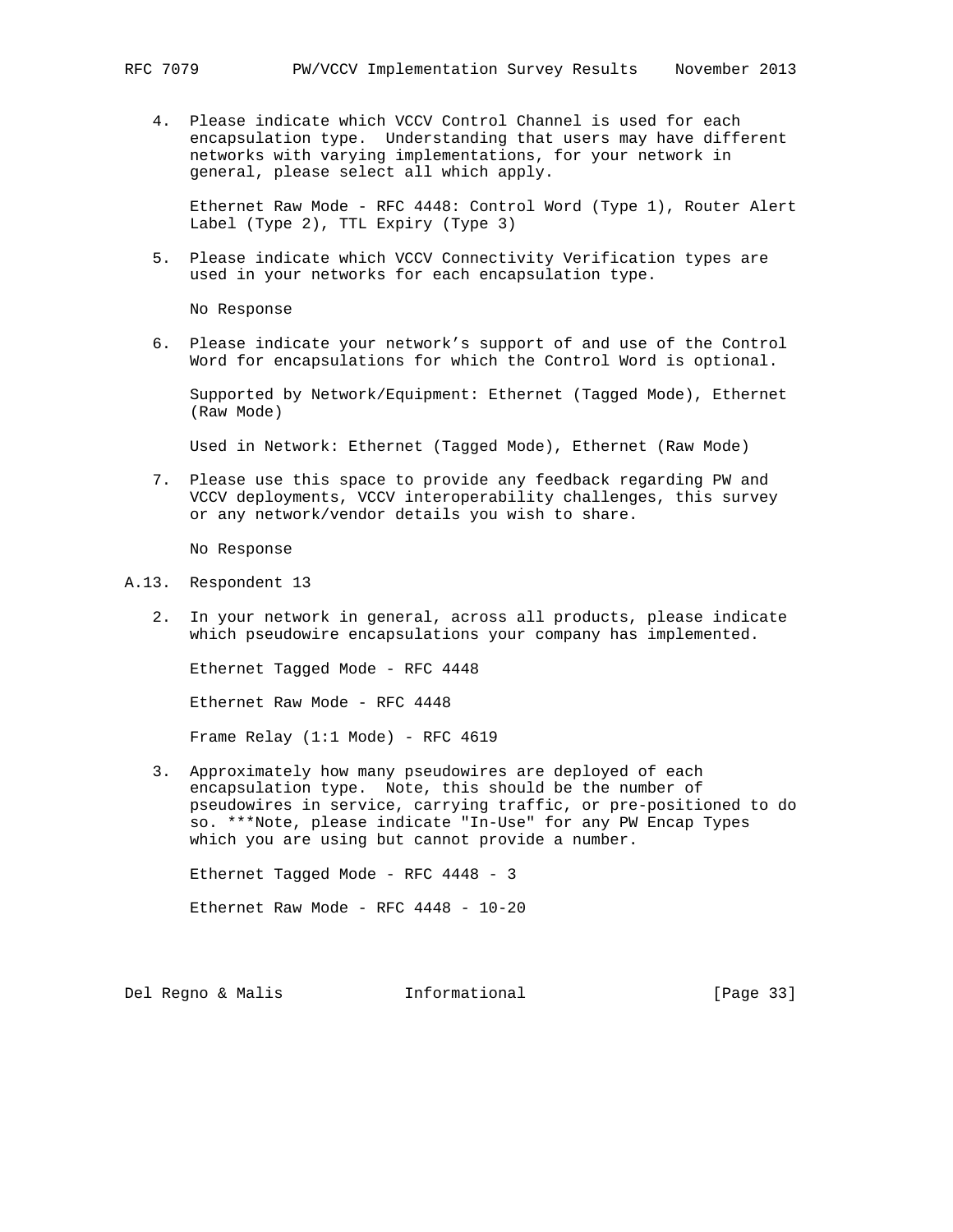ATM (1:1 Mode) - RFC 4717 - 3

 4. Please indicate which VCCV Control Channel is used for each encapsulation type. Understanding that users may have different networks with varying implementations, for your network in general, please select all which apply.

 Ethernet Tagged Mode - RFC 4448: Control Word (Type 1), TTL Expiry (Type 3)

 Ethernet Raw Mode - RFC 4448: Control Word (Type 1), TTL Expiry (Type 3)

 Frame Relay (1:1 Mode) - RFC 4619: Control Word (Type 1), TTL Expiry (Type 3)

 5. Please indicate which VCCV Connectivity Verification types are used in your networks for each encapsulation type.

Ethernet Tagged Mode - RFC 4448: ICMP Ping, LSP Ping

Ethernet Raw Mode - RFC 4448: ICMP Ping, LSP Ping

Frame Relay (1:1 Mode) - RFC 4619: ICMP Ping, LSP Ping

 6. Please indicate your network's support of and use of the Control Word for encapsulations for which the Control Word is optional.

 Supported by Network/Equipment: Ethernet (Tagged Mode), Ethernet (Raw Mode), PPP, HDLC, Frame Relay (Port Mode), ATM (N:1 Cell Mode)

 Used in Network: Ethernet (Tagged Mode), Ethernet (Raw Mode), Frame Relay (Port Mode)

 7. Please use this space to provide any feedback regarding PW and VCCV deployments, VCCV interoperability challenges, this survey or any network/vendor details you wish to share.

No Response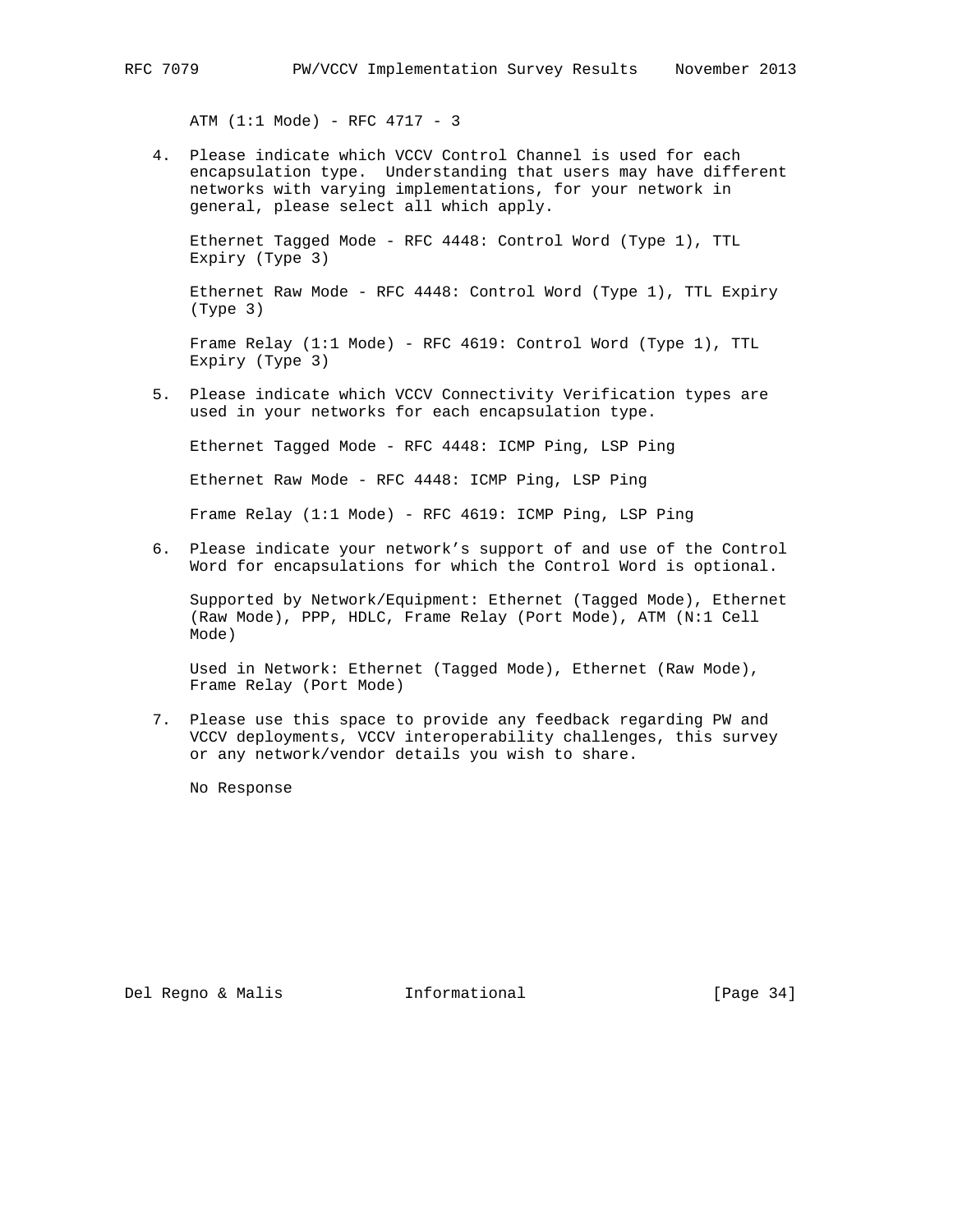A.14. Respondent 14

 2. In your network in general, across all products, please indicate which pseudowire encapsulations your company has implemented.

Ethernet Tagged Mode - RFC 4448

Ethernet Raw Mode - RFC 4448

 3. Approximately how many pseudowires are deployed of each encapsulation type. Note, this should be the number of pseudowires in service, carrying traffic, or pre-positioned to do so. \*\*\*Note, please indicate "In-Use" for any PW Encap Types which you are using but cannot provide a number.

Ethernet Tagged Mode - RFC 4448 - 150

Ethernet Raw Mode - RFC 4448 - 100

 4. Please indicate which VCCV Control Channel is used for each encapsulation type. Understanding that users may have different networks with varying implementations, for your network in general, please select all which apply.

 Ethernet Tagged Mode - RFC 4448: Control Word (Type 1), Router Alert Label (Type 2)

 Ethernet Raw Mode - RFC 4448: Control Word (Type 1), Router Alert Label (Type 2)

 5. Please indicate which VCCV Connectivity Verification types are used in your networks for each encapsulation type.

Ethernet Tagged Mode - RFC 4448: LSP Ping

Ethernet Raw Mode - RFC 4448: LSP Ping

 6. Please indicate your network's support of and use of the Control Word for encapsulations for which the Control Word is optional.

 Supported by Network/Equipment: Ethernet (Tagged Mode), Ethernet (Raw Mode), PPP, HDLC, Frame Relay (Port Mode)

Used in Network: Ethernet (Tagged Mode), Ethernet (Raw Mode)

Del Regno & Malis Informational [Page 35]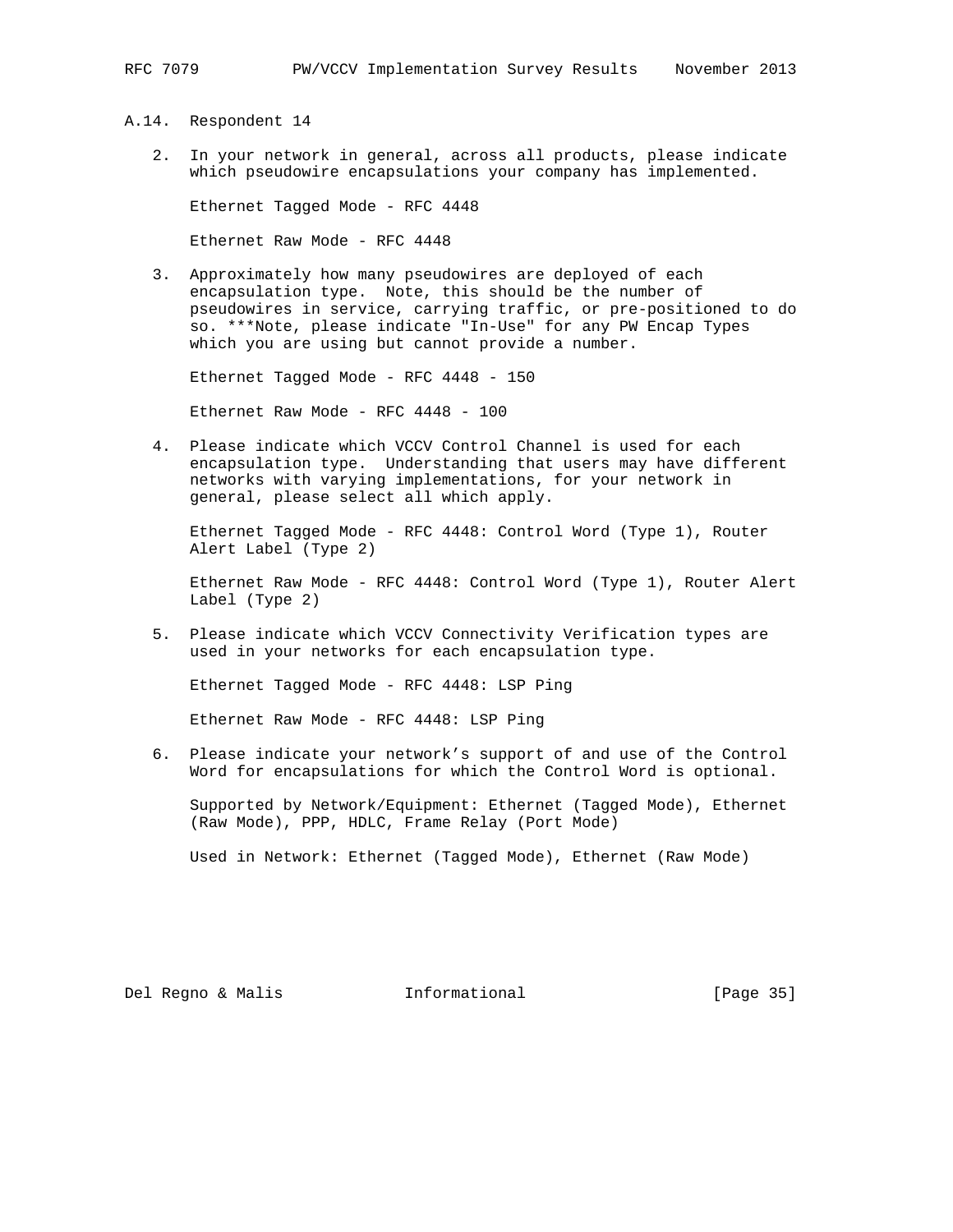7. Please use this space to provide any feedback regarding PW and VCCV deployments, VCCV interoperability challenges, this survey or any network/vendor details you wish to share.

No Response

- A.15. Respondent 15
	- 2. In your network in general, across all products, please indicate which pseudowire encapsulations your company has implemented.

 Ethernet Tagged Mode - RFC 4448 Ethernet Raw Mode - RFC 4448 Frame Relay (1:1 Mode) - RFC 4619 ATM (1:1 Mode) - RFC 4717

 3. Approximately how many pseudowires are deployed of each encapsulation type. Note, this should be the number of pseudowires in service, carrying traffic, or pre-positioned to do so. \*\*\*Note, please indicate "In-Use" for any PW Encap Types which you are using but cannot provide a number.

 Ethernet Tagged Mode - RFC 4448 - 20,000 Ethernet Raw Mode - RFC 4448 - 1000 Frame Relay (1:1 Mode) - RFC 4619 - 30,000 ATM (1:1 Mode) - RFC 4717 - 20,000

 4. Please indicate which VCCV Control Channel is used for each encapsulation type. Understanding that users may have different networks with varying implementations, for your network in general, please select all which apply.

 Ethernet Tagged Mode - RFC 4448: TTL Expiry (Type 3) Ethernet Raw Mode - RFC 4448: TTL Expiry (Type 3) Frame Relay (1:1 Mode) - RFC 4619: TTL Expiry (Type 3) ATM (1:1 Mode) - RFC 4717: TTL Expiry (Type 3)

Del Regno & Malis Informational [Page 36]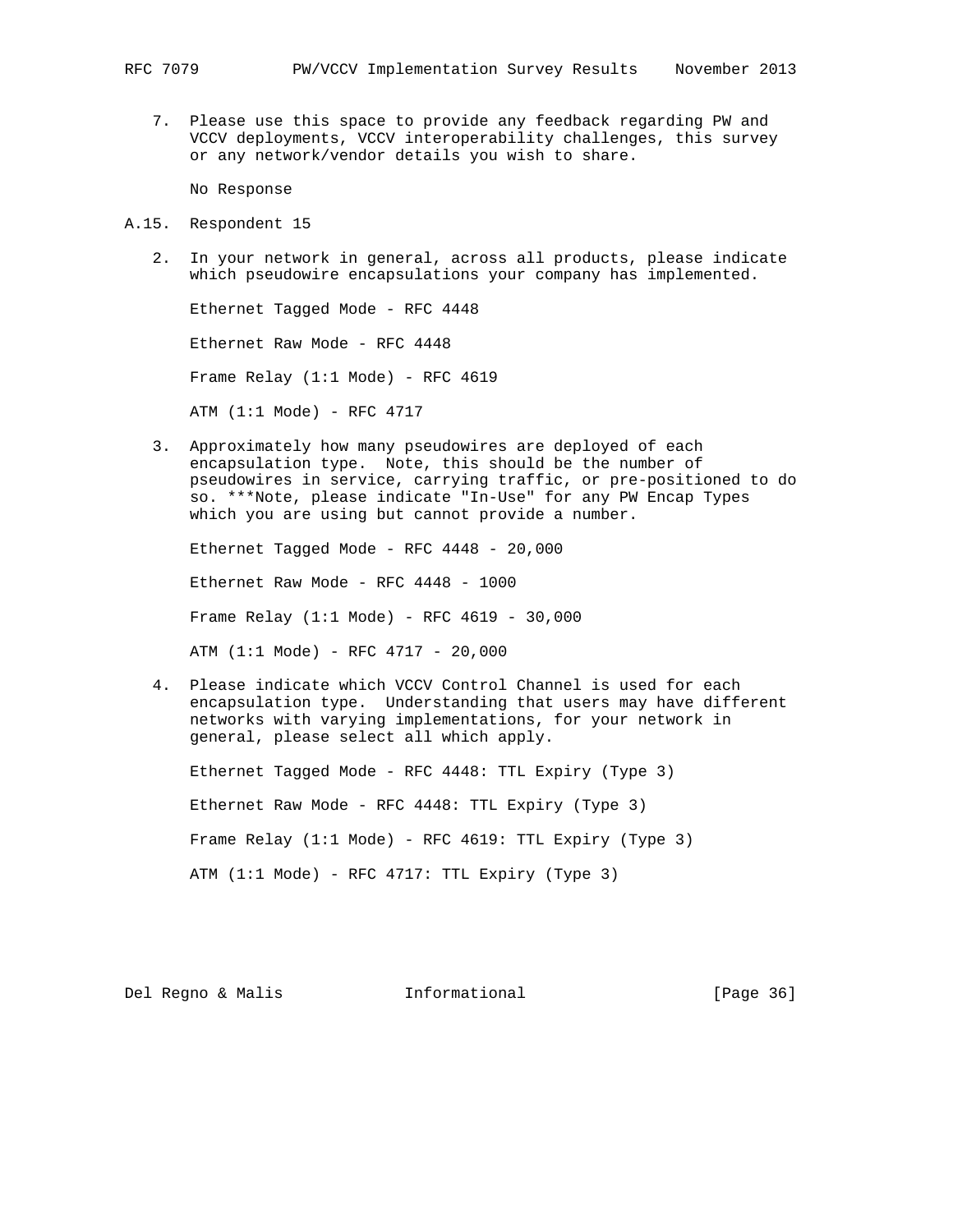5. Please indicate which VCCV Connectivity Verification types are used in your networks for each encapsulation type.

 Ethernet Tagged Mode - RFC 4448: LSP Ping Ethernet Raw Mode - RFC 4448: LSP Ping Frame Relay (1:1 Mode) - RFC 4619: LSP Ping ATM  $(1:1 \text{ Mode})$  - RFC 4717: LSP Ping

 6. Please indicate your network's support of and use of the Control Word for encapsulations for which the Control Word is optional.

Supported by Network/Equipment: No Response

Used in Network: No Response

 7. Please use this space to provide any feedback regarding PW and VCCV deployments, VCCV interoperability challenges, this survey or any network/vendor details you wish to share.

 COMPANY has deployed several MPLS network elements, from multiple vendors. COMPANY is seeking a uniform implementation of VCCV Control Channel (CC) capabilities across its various vendor platforms. This will provide COMPANY with significant advantages in reduced operational overheads when handling cross-domain faults. Having a uniform VCCV feature implementation in COMPANY multi-vendor network leads to:

- o Reduced operational cost and complexity
- o Reduced OSS development to coordinate incompatible VCCV implementations.
- o Increased end-end service availability when handing faults.

 In addition, currently some of COMPANY deployed VCCV traffic flows (on some vendor platforms) are not guaranteed to follow those of the customer's application traffic (a key operational requirement). As a result, the response from the circuit ping cannot faithfully reflect the status of the circuit. This leads to ambiguity regarding the operational status of our networks. An in-band method is highly preferred, with COMPANY having a clear preference for VCCV Circuit Ping using PWE Control Word. This preference is being pursued with each of COMPANY vendors.

Del Regno & Malis Informational [Page 37]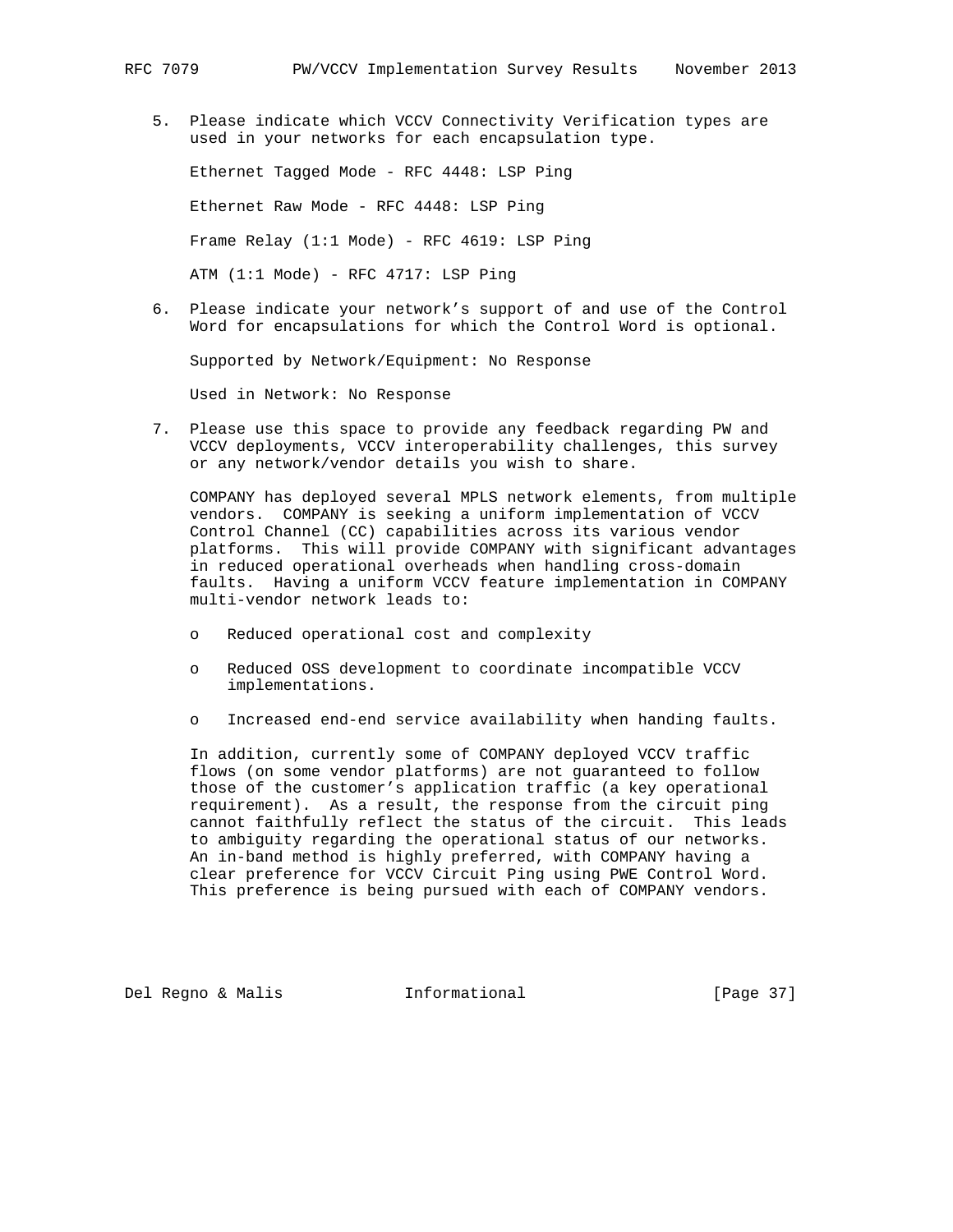- A.16. Respondent 16
	- 2. In your network in general, across all products, please indicate which pseudowire encapsulations your company has implemented.

Ethernet Tagged Mode - RFC 4448

Ethernet Raw Mode - RFC 4448

 3. Approximately how many pseudowires are deployed of each encapsulation type. Note, this should be the number of pseudowires in service, carrying traffic, or pre-positioned to do so. \*\*\*Note, please indicate "In-Use" for any PW Encap Types which you are using but cannot provide a number.

Ethernet Tagged Mode - RFC 4448 - 100

Ethernet Raw Mode - RFC 4448 - 100

 4. Please indicate which VCCV Control Channel is used for each encapsulation type. Understanding that users may have different networks with varying implementations, for your network in general, please select all which apply.

No Response

 5. Please indicate which VCCV Connectivity Verification types are used in your networks for each encapsulation type.

Ethernet Tagged Mode - RFC 4448: ICMP Ping, LSP Ping

Ethernet Raw Mode - RFC 4448: ICMP Ping, LSP Ping

 6. Please indicate your network's support of and use of the Control Word for encapsulations for which the Control Word is optional.

 Supported by Network/Equipment: Ethernet (Tagged Mode), Ethernet (Raw Mode)

Used in Network: No Response

 7. Please use this space to provide any feedback regarding PW and VCCV deployments, VCCV interoperability challenges, this survey or any network/vendor details you wish to share.

Del Regno & Malis Informational [Page 38]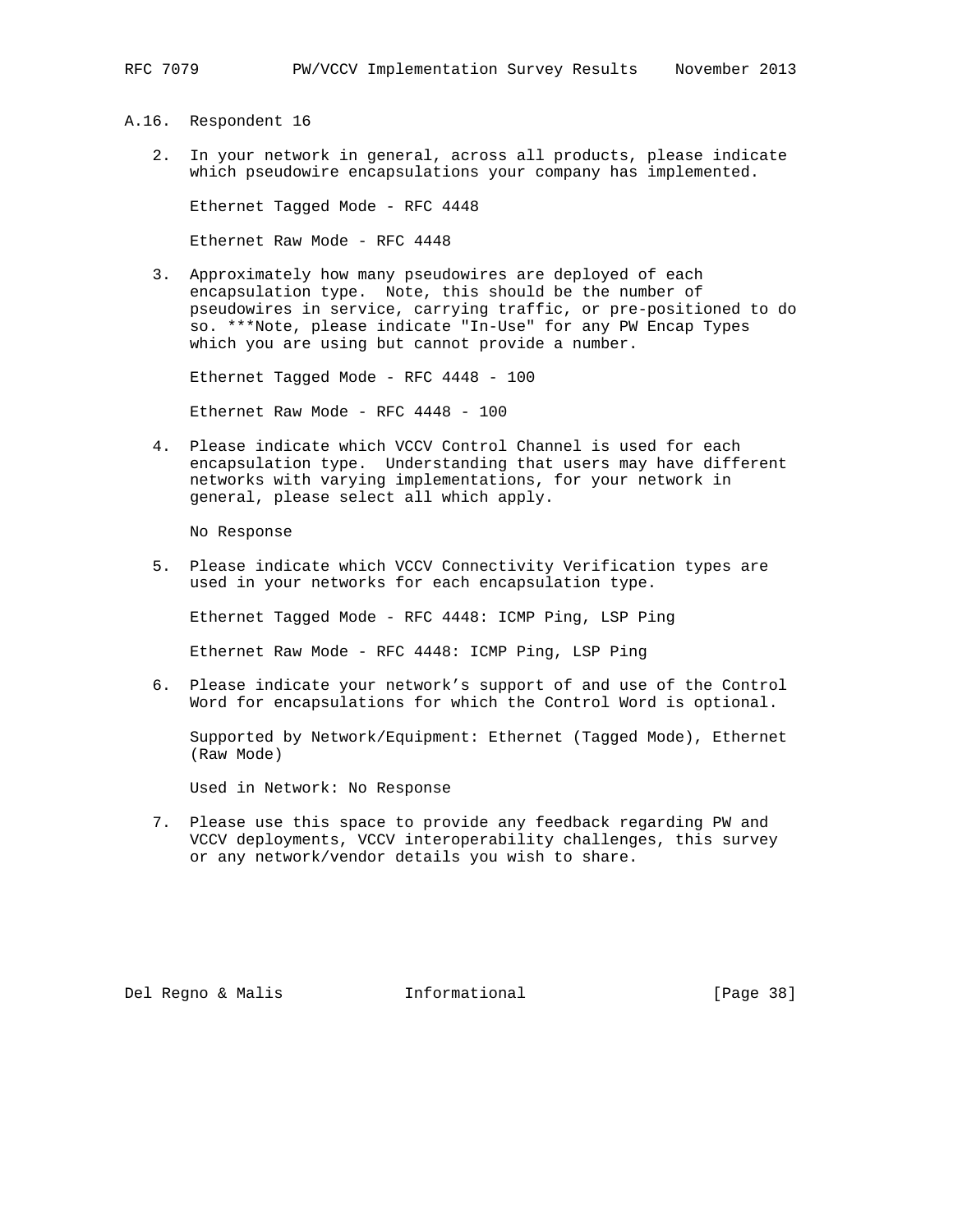Using CV is not required at the moment

- A.17. Respondent 17
	- 2. In your network in general, across all products, please indicate which pseudowire encapsulations your company has implemented.

 Ethernet Tagged Mode - RFC 4448 SAToP - RFC 4553 Frame Relay (Port Mode) - RFC 4619 Frame Relay  $(1:1 \text{ Mode})$  - RFC 4619 ATM (N:1 Mode) - RFC 4717 ATM (1:1 Mode) - RFC 4717 CESoPSN - RFC 5086 TDMoIP - RFC 5087

 3. Approximately how many pseudowires are deployed of each encapsulation type. Note, this should be the number of pseudowires in service, carrying traffic, or pre-positioned to do so. \*\*\*Note, please indicate "In-Use" for any PW Encap Types which you are using but cannot provide a number.

 Ethernet Tagged Mode - RFC 4448 - >40k Ethernet Raw Mode - RFC 4448 - In-Use SAToP - RFC 4553 - >20k Frame Relay (Port Mode) - RFC 4619 - >5k Frame Relay  $(1:1 \text{ Mode})$  - RFC 4619 - >5k ATM (N:1 Mode) - RFC 4717 - >50k ATM (1:1 Mode) - RFC 4717 - >50k CESoPSN - RFC 5086 - >20k TDMoIP - RFC 5087 - >20k

Del Regno & Malis **Informational** [Page 39]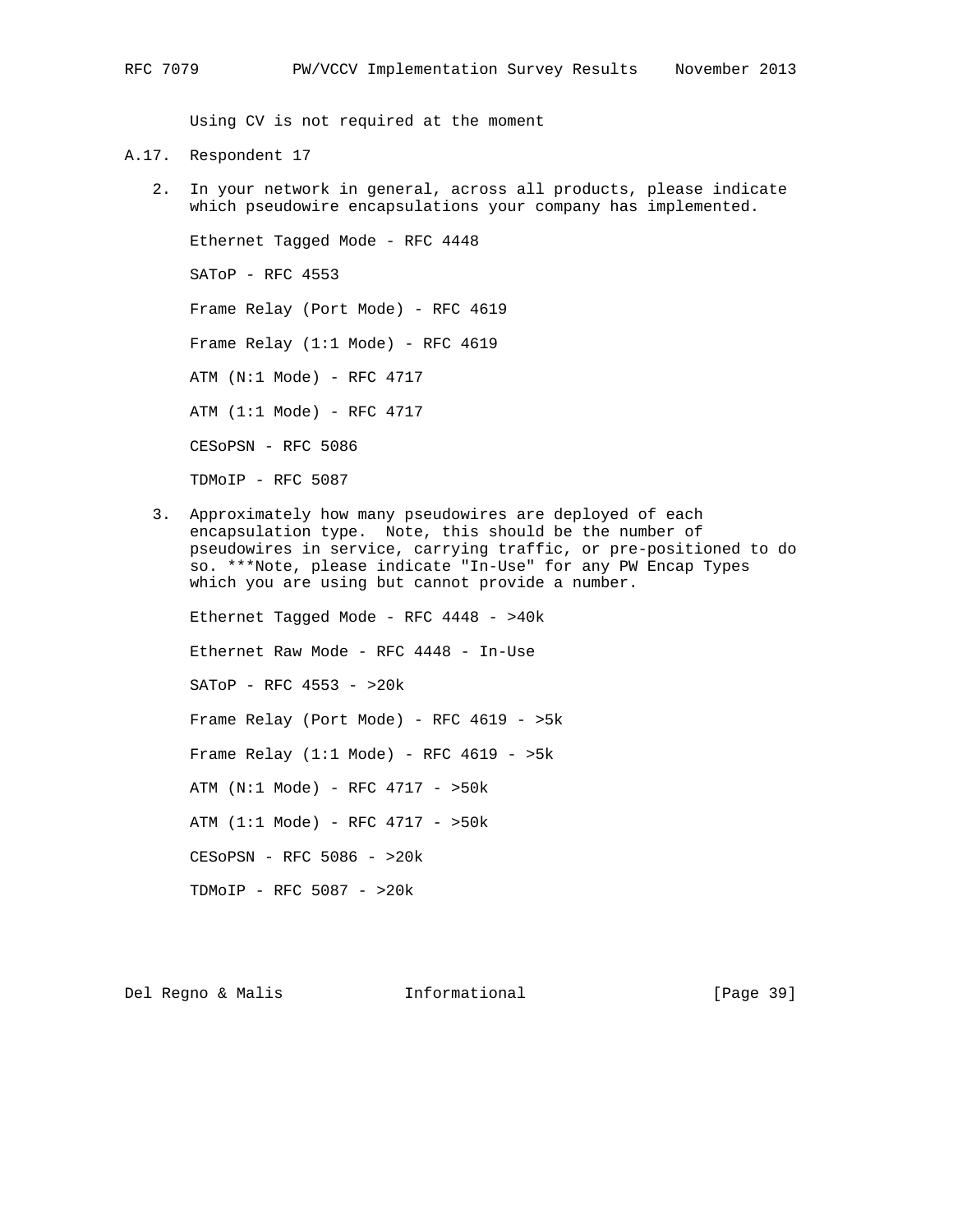- 4. Please indicate which VCCV Control Channel is used for each encapsulation type. Understanding that users may have different networks with varying implementations, for your network in general, please select all which apply. Ethernet Tagged Mode - RFC 4448: Control Word (Type 1) SAToP - RFC 4553: Control Word (Type 1) Frame Relay (Port Mode) - RFC 4619: Control Word (Type 1) Frame Relay (1:1 Mode) - RFC 4619: Control Word (Type 1) ATM (N:1 Mode) - RFC 4717: Control Word (Type 1) ATM (1:1 Mode) - RFC 4717: Control Word (Type 1)
- 5. Please indicate which VCCV Connectivity Verification types are used in your networks for each encapsulation type.

 Ethernet Tagged Mode - RFC 4448: LSP Ping SAToP - RFC 4553: LSP Ping Frame Relay (Port Mode) - RFC 4619: LSP Ping Frame Relay (1:1 Mode) - RFC 4619: LSP Ping ATM (N:1 Mode) - RFC 4717: LSP Ping ATM (1:1 Mode) - RFC 4717: LSP Ping

 6. Please indicate your network's support of and use of the Control Word for encapsulations for which the Control Word is optional.

Supported by Network/Equipment: ATM (N:1 Cell Mode)

Used in Network: No Response

 7. Please use this space to provide any feedback regarding PW and VCCV deployments, VCCV interoperability challenges, this survey or any network/vendor details you wish to share.

 BFD VCCV Control Channel is not indicated in the survey (may be required for PW redundancy purpose)

Del Regno & Malis Informational [Page 40]